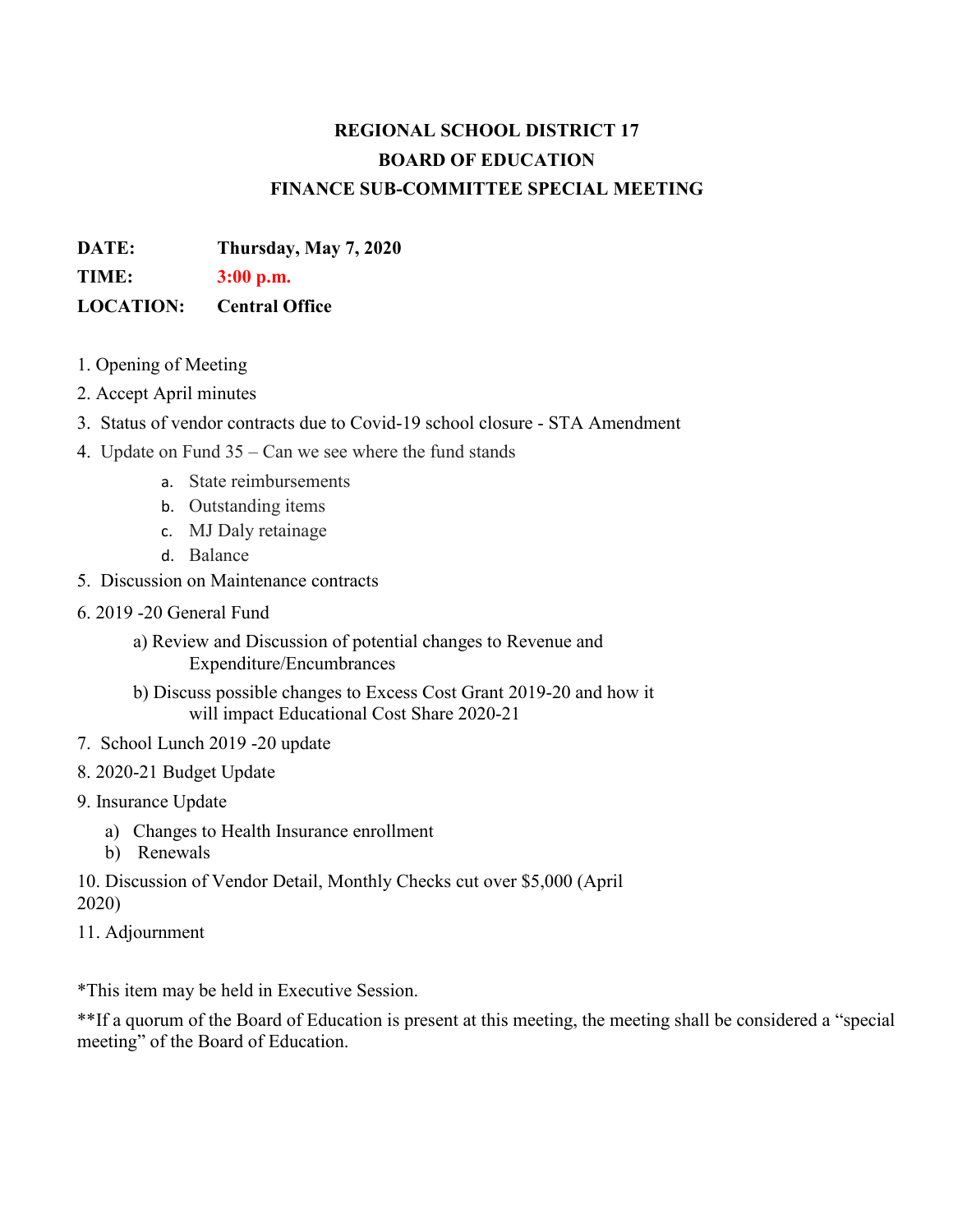#### **Regional School District 17 Board of Education Finance Subcommittee Meeting Minutes 4/02/2020**

The meeting of the Finance Subcommittee of the Regional School District 17 Board of Education was held on Thursday, April 2, 2020 at 3:00 p.m. at the Central Office/Google Meets.

Subcommittee Members Present: Eileen Blewett, Suzanne Sack, Peter Sonski, Shawna Goldfarb, Joanne Nesti

Also in Attendance: Superintendent of Schools, Holly Hageman, Director of Fiscal Operations Ann Adriani, Director of Operations John Mercier

1. Opening of Meeting

The meeting was called to order at 3:13 P.M. by Eileen Blewett.

- 2. Accepted minutes for March 2020.
- 3. Discussions surrounding
	- a) Transportation contracts and payments and Executive Order 7R.

b) Outplacement tuitions and that they are providing distance learning and are required to be paid.

c) Effective School Solutions providing a 25% discount on services due to physical closure. Still providing services remotely.

- d) Receiving rent from Oak Hill.
- e) Preschool is still operating and students are participating.
- f) The loss of School Lunch Revenues.
- g) HK Cubs has suspended billing and will be issuing refunds when requested.
- 4. Review and Discussion of the General Fund 2019-2020

The General Fund Revenue and Expense budget forecasts were discussed. Review of all Funds and how the funds can be utilized was discussed. Mercury Lighting completed and invoice will be coming. John Mercier continually following up with the state regarding reimbursement for HS Project.

5. Discussion of Vendor Detail, Monthly Checks cut over \$5,000 (March 2020) Vendor checks for the period of 3/1 - 3/30 were discussed.

6. 2020-2021 Budget Update

The status of the budget was reported "in process".

7. Motion to Adjourn and seconded.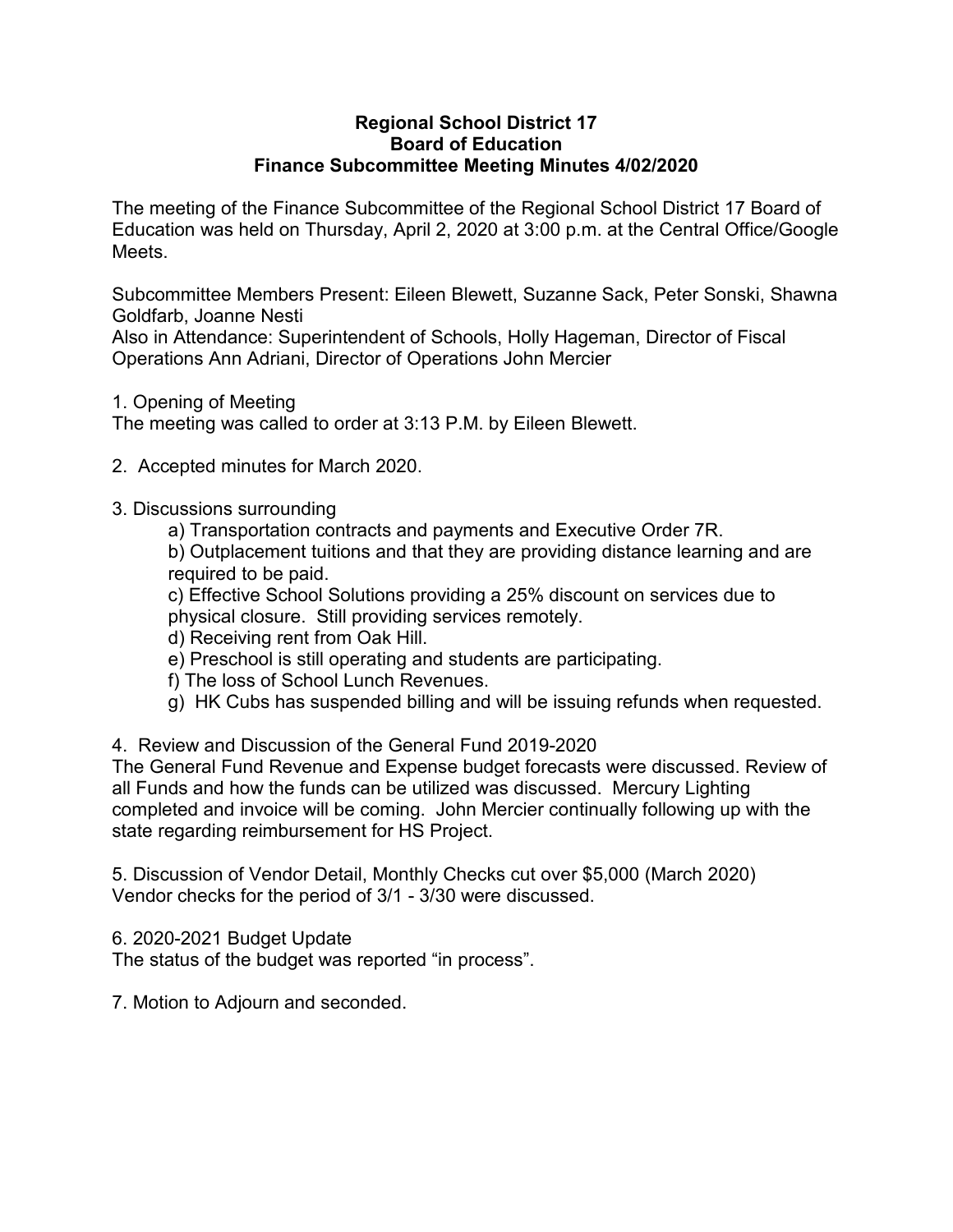#### **Fund 35 Regional School District 17** Report # 140935

Statement Code: Fund 35

|                                                    |                |                                                        |                         | Beginning<br>Balance      | Amendments                        | <b>Revised Balance</b>    | Encumbrances              | Requisitions     | <b>Expenditure YTD</b>    | Amount<br>Remaining | % Used |
|----------------------------------------------------|----------------|--------------------------------------------------------|-------------------------|---------------------------|-----------------------------------|---------------------------|---------------------------|------------------|---------------------------|---------------------|--------|
| <b>Account Number / Description</b>                |                |                                                        |                         | $7/1/2019$ -<br>6/30/2020 | $7/1/2019$ -<br>6/30/2020         | $7/1/2019$ -<br>6/30/2020 | $7/1/2019$ -<br>6/30/2020 |                  | $7/1/2019$ -<br>6/30/2020 |                     |        |
| 35-04700-450-205-002-5 Project Manager Fee         |                |                                                        |                         | 0.00                      | 0.00                              | $0.00\,$                  | $0.00\,$                  | $0.00\,$         | 1,500.00                  | (1,500.00)          | $---$  |
| <b>Expenditure YTD</b>                             |                |                                                        |                         |                           |                                   |                           |                           |                  |                           |                     |        |
| Posting Date Batch #                               |                | <b>Document Type</b>                                   | Document#               | Doc. Code                 | Reference                         |                           | <b>Debit</b>              | <b>Credit</b>    |                           |                     |        |
| 01/07/2020                                         | 38463          | Voucher                                                | 90945070/170042         | 2358                      | 2358-IPREO LLC                    |                           | 1,500.00                  | 0.00             |                           |                     |        |
|                                                    |                |                                                        |                         |                           |                                   |                           | 1,500.00                  | 0.00             |                           |                     |        |
| 35-04700-340-205-005-5 Municipal Financial Advisor |                |                                                        |                         | 0.00                      | 0.00                              | 0.00                      | 0.00                      | $0.00\,$         | 15,545.00                 | (15,545.00)         | $---$  |
| <b>Expenditure YTD</b>                             |                |                                                        |                         |                           |                                   |                           |                           |                  |                           |                     |        |
| Posting Date Batch #                               |                | <b>Document Type</b>                                   | Document#               | Doc. Code                 | Reference                         |                           | <b>Debit</b>              | <b>Credit</b>    |                           |                     |        |
| 10/16/2019                                         | 37844          | Voucher                                                | Issue of 2019/90002 284 |                           | 284-DIXWORKS LLC                  |                           | 15,545.00                 | 0.00             |                           |                     |        |
|                                                    |                |                                                        |                         |                           |                                   |                           | 15,545.00                 | 0.00             |                           |                     |        |
|                                                    |                | 35-04700-541-205-042-5 Printing, Mailing & Advertising |                         | 0.00                      | 0.00                              | 0.00                      | 0.00                      | $0.00\,$         | 500.00                    | (500.00)            |        |
| <b>Expenditure YTD</b>                             |                |                                                        |                         |                           |                                   |                           |                           |                  |                           |                     |        |
| Posting Date Batch #                               |                | <b>Document Type</b>                                   | Document#               | Doc. Code                 | Reference                         |                           | <b>Debit</b>              | <b>Credit</b>    |                           |                     |        |
| 11/18/2019                                         | 38096          | Voucher                                                | ADV0299437/1700         | 3454                      | 3454-SourceMedia LLC              |                           | 142.86                    | 0.00             |                           |                     |        |
| 11/18/2019                                         | 38096          | Voucher                                                | ADV0299437/1700         | 3454                      | 3454-SourceMedia LLC              |                           | 250.00                    | 0.00             |                           |                     |        |
| 11/18/2019                                         | 38096          | Voucher                                                | ADV0299437/1700         | 3454                      | 3454-SourceMedia LLC              |                           | 107.14<br>500.00          | 0.00             |                           |                     |        |
| 35-04700-330-205-045-5 Legal Fees                  |                |                                                        |                         | 0.00                      | 0.00                              | $0.00\,$                  | 0.00                      | 0.00<br>$0.00\,$ | 37,200.00                 | (37,200.00)         |        |
|                                                    |                |                                                        |                         |                           |                                   |                           |                           |                  |                           |                     |        |
| <b>Expenditure YTD</b>                             |                |                                                        |                         |                           |                                   |                           |                           |                  |                           |                     |        |
| Posting Date Batch #                               |                | <b>Document Type</b>                                   | Document#               | Doc. Code                 | Reference                         |                           | <b>Debit</b>              | <b>Credit</b>    |                           |                     |        |
| 11/06/2019                                         | 38022          | Voucher                                                | 50291542/90014          | 2366                      | 2366-ROBINSON & COLE LLP          |                           | 37,200.00<br>37,200.00    | 0.00<br>0.00     |                           |                     |        |
|                                                    |                | 35-04700-833-205-045-5 Bank Fees & Bond Issuance Costs |                         | 0.00                      | 0.00                              | 0.00                      | 0.00                      | $0.00\,$         | 19,000.00                 | (19,000.00)         |        |
| <b>Expenditure YTD</b>                             |                |                                                        |                         |                           |                                   |                           |                           |                  |                           |                     |        |
| <b>Posting Date</b>                                | Batch #        | <b>Document Type</b>                                   | Document#               | Doc. Code                 | Reference                         |                           | <b>Debit</b>              | <b>Credit</b>    |                           |                     |        |
| 11/18/2019                                         | 38096          | Voucher                                                | Bond Issue/170033       | 1132                      | 1132-US BANK CORP. TRUST SERVIC   |                           | 250.00                    | 0.00             |                           |                     |        |
| 11/18/2019                                         | 38096          | Voucher                                                | Bond Issue/170033       | 1132                      | 1132-US BANK CORP. TRUST SERVIC   |                           | 2,500.00                  | 0.00             |                           |                     |        |
| 11/18/2019                                         | 38096          | Voucher                                                | 211BYV-10-19/170        | 3452                      | 3452-AMTEC                        |                           | 250.00                    | 0.00             |                           |                     |        |
| 11/18/2019                                         | 38096          | Voucher                                                | P0315871/170035         | 2317                      | 2317-MOODY'S INVESTORS SERVICE, I |                           | 16,000.00                 | 0.00             |                           |                     |        |
|                                                    |                |                                                        |                         |                           |                                   |                           | 19,000.00                 | 0.00             |                           |                     |        |
| 35-04700-831-205-090-5 Debt - Principal            |                |                                                        |                         | 0.00                      | 0.00                              | 0.00                      | 0.00                      | $0.00\,$         | 8,500,000.00              | (8,500,000.00)      | $---$  |
| <b>Expenditure YTD</b>                             |                |                                                        |                         |                           |                                   |                           |                           |                  |                           |                     |        |
| <b>Posting Date</b>                                | <b>Batch</b> # | <b>Document Type</b>                                   | Document#               | Doc. Code                 | Reference                         |                           | <b>Debit</b>              | <b>Credit</b>    |                           |                     |        |
| 10/24/2019                                         | 38772          | General Journal                                        | 631101                  |                           | <b>BOND EXPENSE</b>               |                           | 8,500,000.00              | 0.00             |                           |                     |        |
|                                                    |                |                                                        |                         |                           |                                   |                           |                           |                  |                           |                     |        |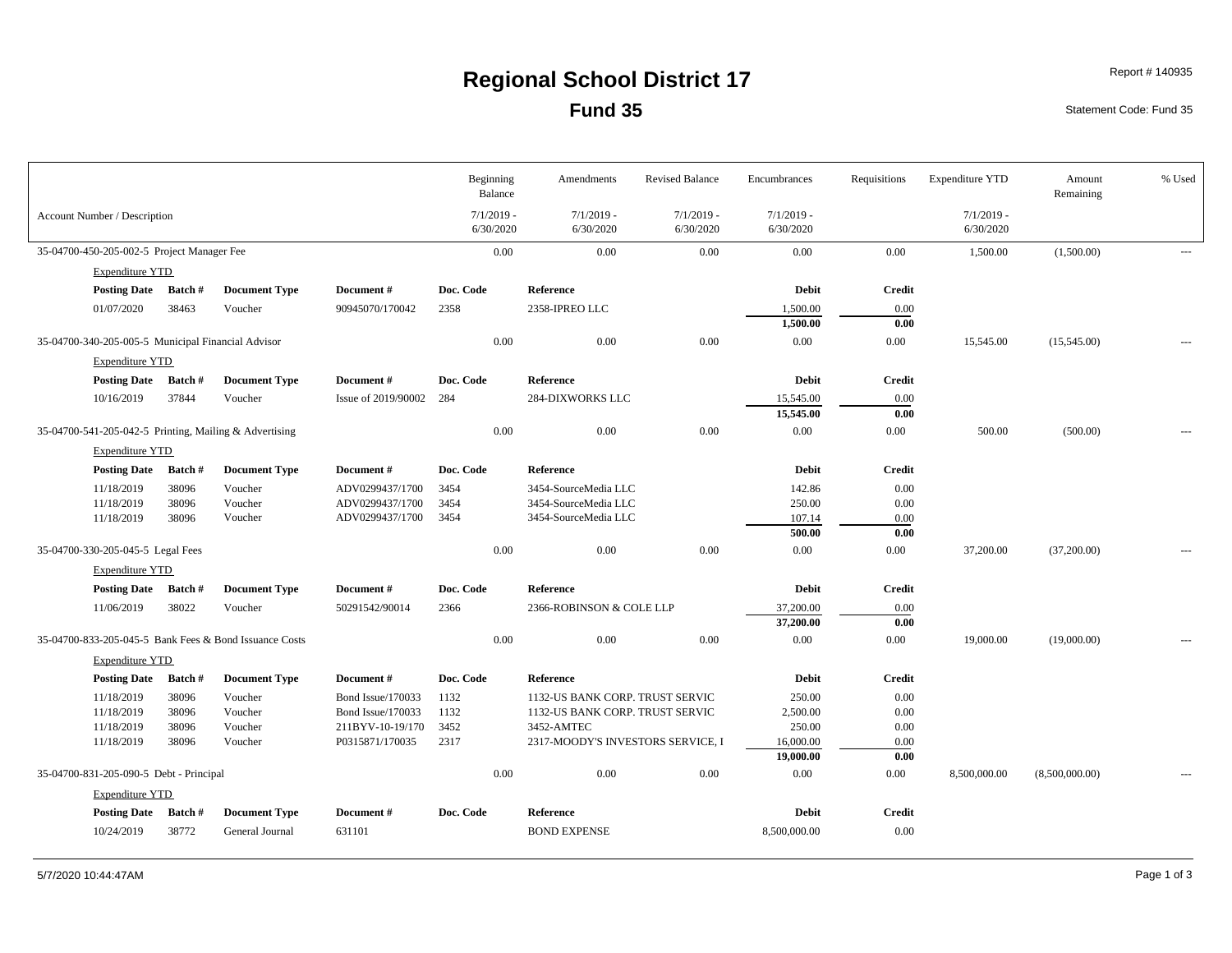#### **Fund 35 Regional School District 17** Report # 140935

|                                                     |         |                                                              |                    | Beginning<br>Balance | Amendments                        | <b>Revised Balance</b> | Encumbrances             | Requisitions       | <b>Expenditure YTD</b> | Amount<br>Remaining | % Used |
|-----------------------------------------------------|---------|--------------------------------------------------------------|--------------------|----------------------|-----------------------------------|------------------------|--------------------------|--------------------|------------------------|---------------------|--------|
| Account Number / Description                        |         |                                                              |                    | $7/1/2019$ -         | $7/1/2019$ -                      | $7/1/2019$ -           | $7/1/2019$ -             |                    | $7/1/2019$ -           |                     |        |
|                                                     |         |                                                              |                    | 6/30/2020            | 6/30/2020                         | 6/30/2020              | 6/30/2020                |                    | 6/30/2020              |                     |        |
|                                                     |         |                                                              |                    |                      |                                   |                        | 8,500,000.00             | 0.00               |                        |                     |        |
|                                                     |         | 35-04700-832-205-090-5 Debt - Interest, Short Term Borrowing |                    | 0.00                 | 0.00                              | 0.00                   | $0.00\,$                 | $0.00\,$           | 127,585.00             | (127, 585.00)       |        |
| <b>Expenditure YTD</b>                              |         |                                                              |                    |                      |                                   |                        |                          |                    |                        |                     |        |
|                                                     |         |                                                              |                    | Doc. Code            |                                   |                        |                          |                    |                        |                     |        |
| Posting Date Batch #                                |         | <b>Document Type</b>                                         | Document#          |                      | Reference                         |                        | <b>Debit</b>             | <b>Credit</b>      |                        |                     |        |
| 10/24/2019                                          | 38772   | General Journal                                              | 631101             |                      | <b>BOND EXPENSE</b>               |                        | 127,585.00<br>127,585.00 | 0.00<br>0.00       |                        |                     |        |
|                                                     |         | 35-04700-191-205-091-5 BOND PROCEEDS - REVENUE               |                    |                      |                                   |                        |                          |                    |                        |                     |        |
|                                                     |         |                                                              |                    | 0.00                 | 0.00                              | 0.00                   | 0.00                     | 0.00               | (7,270,000.00)         | 7,270,000.00        |        |
| <b>Expenditure YTD</b>                              |         |                                                              |                    |                      |                                   |                        |                          |                    |                        |                     |        |
| <b>Posting Date</b>                                 | Batch # | <b>Document Type</b>                                         | Document#          | Doc. Code            | Reference                         |                        | <b>Debit</b>             | <b>Credit</b>      |                        |                     |        |
| 10/24/2019                                          | 38773   | CT Deposit                                                   | 7060               |                      | <b>Bond Refunding</b>             |                        | 0.00                     | 7,270,000.00       |                        |                     |        |
|                                                     |         |                                                              |                    |                      |                                   |                        | 0.00                     | 7,270,000.00       |                        |                     |        |
| 35-01510-103-205-100-4 HKHS Reno Project - Interest |         |                                                              |                    | 0.00                 | 0.00                              | 0.00                   | 0.00                     | 0.00               | (1,690.08)             | 1,690.08            |        |
| <b>Expenditure YTD</b>                              |         |                                                              |                    |                      |                                   |                        |                          |                    |                        |                     |        |
| <b>Posting Date</b>                                 | Batch # | <b>Document Type</b>                                         | Document#          | Doc. Code            | Reference                         |                        | <b>Debit</b>             | <b>Credit</b>      |                        |                     |        |
| 07/31/2019                                          | 37276   | CT Interest                                                  | 6708               |                      | July 2019 Interest                |                        | 0.00                     | 269.96             |                        |                     |        |
| 08/30/2019                                          | 37503   | CT Interest                                                  | 6720               |                      | August 2019 Interest              |                        | 0.00                     | 251.99             |                        |                     |        |
| 09/30/2019                                          | 37833   | CT Interest                                                  | 6811               |                      | Post September 2019 Interest      |                        | 0.00                     | 232.58             |                        |                     |        |
| 10/23/2019                                          | 38771   | CT Deposit                                                   | 7059               |                      | <b>BOND TEST</b>                  |                        | 0.00                     | 6.89               |                        |                     |        |
| 10/31/2019                                          | 38106   | CT Interest                                                  | 6874               |                      | Post October 2019 Interest        |                        | 0.00                     | 210.52             |                        |                     |        |
| 11/29/2019                                          | 38320   | CT Interest                                                  | 6946               |                      | November 2019 Interest            |                        | 0.00                     | 193.48             |                        |                     |        |
| 12/31/2019                                          | 38813   | CT Interest                                                  | 7079               |                      | December 2019 Interest            |                        | 0.00                     | 180.91             |                        |                     |        |
| 01/31/2020                                          | 38954   | CT Interest                                                  | 7137               |                      | January 2020 Interest             |                        | 0.00                     | 180.04             |                        |                     |        |
| 02/28/2020                                          | 39127   | CT Interest                                                  | 7196               |                      | February 2020 Interest            |                        | 0.00<br>0.00             | 163.71<br>1,690.08 |                        |                     |        |
| 35-04700-430-205-364-5 Purchased Service, HVAC      |         |                                                              |                    | 0.00                 | 0.00                              | 0.00                   | 0.00                     | $0.00\,$           | 360.49                 | (360.49)            |        |
|                                                     |         |                                                              |                    |                      |                                   |                        |                          |                    |                        |                     |        |
| <b>Expenditure YTD</b>                              |         |                                                              |                    |                      |                                   |                        |                          |                    |                        |                     |        |
| Posting Date Batch #                                |         | <b>Document Type</b>                                         | Document#          | Doc. Code            | Reference                         |                        | <b>Debit</b>             | <b>Credit</b>      |                        |                     |        |
| 07/17/2019                                          | 37062   | Voucher                                                      | 0207214/90004      | 360                  | 360-FUSS & O'NEILL - ENVIROSCIENC |                        | 320.50                   | 0.00               |                        |                     |        |
| 07/17/2019                                          | 37062   | Voucher                                                      | 3086872344/90005   | 1899                 | 1899-AMERIGAS - Killingworth      |                        | 39.99<br>360.49          | 0.00<br>0.00       |                        |                     |        |
| 35-04700-720-205-364-5 HVAC & Plumbing              |         |                                                              |                    | 0.00                 | 0.00                              | 0.00                   | 60,000.00                | $0.00\,$           | 0.00                   | (60,000.00)         |        |
| Encumbrances                                        |         |                                                              |                    |                      |                                   |                        |                          |                    |                        |                     |        |
| <b>Posting Date</b>                                 | Batch # | P.O. # / Ext. P.O.                                           | <b>Vendor Code</b> |                      | <b>Balance</b>                    |                        |                          |                    |                        |                     |        |
| $*$ 04/22/2020                                      |         | 70538                                                        | 3228               |                      | \$60,000.00                       |                        |                          |                    |                        |                     |        |
|                                                     |         |                                                              |                    |                      | 60,000.00                         |                        |                          |                    |                        |                     |        |
|                                                     |         |                                                              |                    |                      |                                   |                        |                          |                    |                        |                     |        |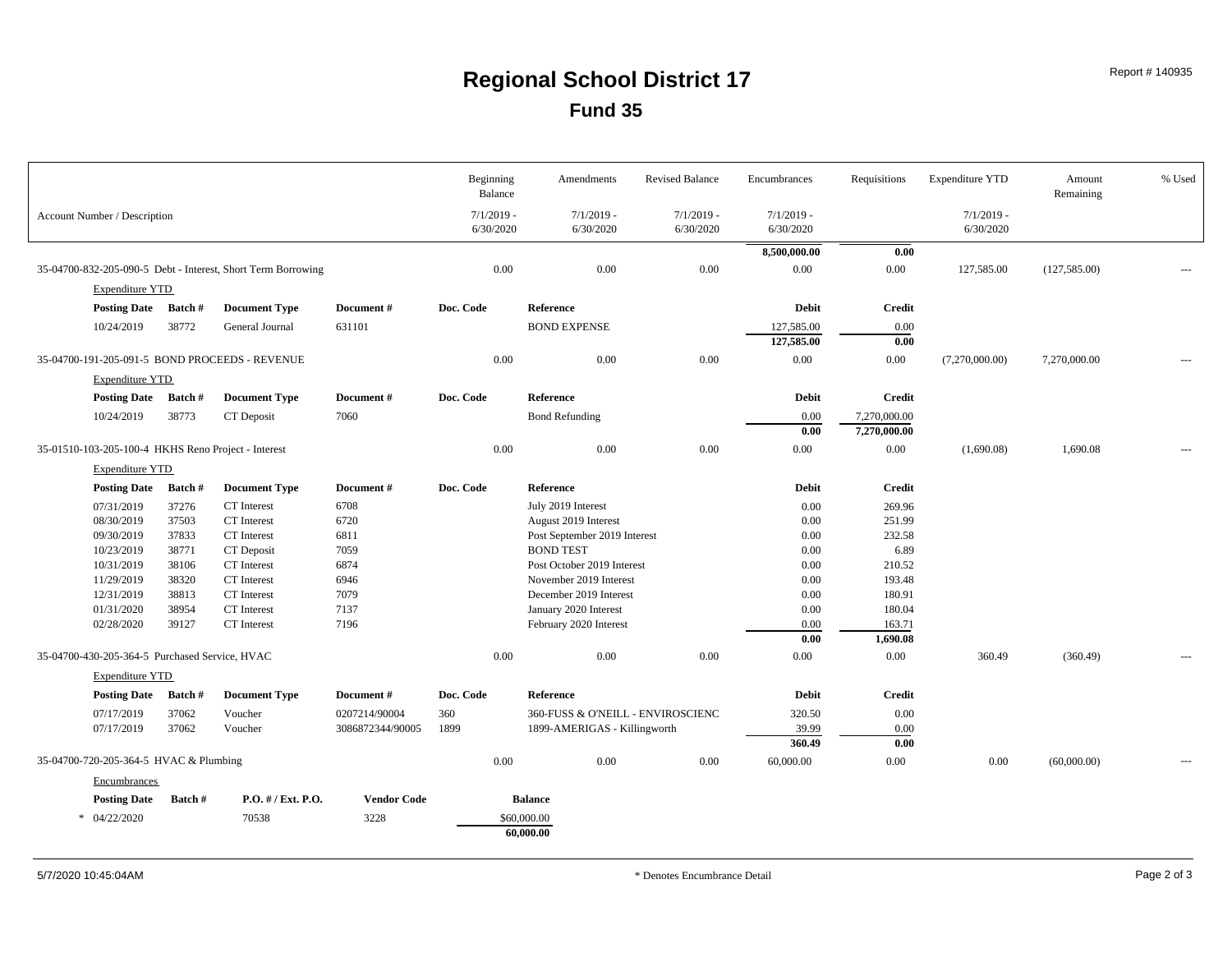|                                                      |                      |                      |                             | Beginning<br>Balance      | Amendments                                                                    | <b>Revised Balance</b>    | Encumbrances                        | Requisitions         | <b>Expenditure YTD</b>    | Amount<br>Remaining | % Used   |
|------------------------------------------------------|----------------------|----------------------|-----------------------------|---------------------------|-------------------------------------------------------------------------------|---------------------------|-------------------------------------|----------------------|---------------------------|---------------------|----------|
| Account Number / Description                         |                      |                      |                             | $7/1/2019$ -<br>6/30/2020 | $7/1/2019$ -<br>6/30/2020                                                     | $7/1/2019$ -<br>6/30/2020 | $7/1/2019$ -<br>6/30/2020           |                      | $7/1/2019$ -<br>6/30/2020 |                     |          |
| 35-04700-720-205-365-5 Lighting                      |                      |                      |                             | 0.00                      | $0.00\,$                                                                      | 0.00                      | 0.00                                | 0.00                 | 33,922.83                 | (33,922.83)         | $\cdots$ |
| <b>Expenditure YTD</b>                               |                      |                      |                             |                           |                                                                               |                           |                                     |                      |                           |                     |          |
| <b>Posting Date</b>                                  | Batch #              | <b>Document Type</b> | Document#                   | Doc. Code                 | Reference                                                                     |                           | Debit                               | <b>Credit</b>        |                           |                     |          |
| 07/15/2019<br>04/23/2020                             | 38096<br>39191       | Voucher<br>Voucher   | 8/90008<br>7/70546          | 3244<br>3244              | 3244-Mercury Electric, LLC<br>3244-Mercury Electric, LLC                      |                           | 20,223.09<br>13,699.74<br>33,922.83 | 0.00<br>0.00<br>0.00 |                           |                     |          |
| 35-04700-430-205-742-5 Purchased Service, Auditorium |                      |                      |                             | 0.00                      | 0.00                                                                          | 0.00                      | 0.00                                | 0.00                 | 100,181.22                | (100, 181.22)       | $\cdots$ |
| <b>Expenditure YTD</b>                               |                      |                      |                             |                           |                                                                               |                           |                                     |                      |                           |                     |          |
|                                                      | Posting Date Batch # | <b>Document Type</b> | Document#                   | Doc. Code                 | Reference                                                                     |                           | <b>Debit</b>                        | <b>Credit</b>        |                           |                     |          |
| 07/17/2019<br>10/08/2019                             | 37062<br>37743       | Voucher<br>Voucher   | 183316/90015<br>56708/90107 | 150<br>3243               | <b>150-CAPITOL REGION EDUCATION CO</b><br>3243-Bartholomew Contract Interiors |                           | 181.22<br>100,000.00<br>100,181.22  | 0.00<br>0.00<br>0.00 |                           |                     |          |
| 35-04700-720-205-742-5 Auditorium                    |                      |                      |                             | 0.00                      | 0.00                                                                          | 0.00                      | 0.00                                | 0.00                 | 737.97                    | (737.97)            | $\cdots$ |
| <b>Expenditure YTD</b>                               |                      |                      |                             |                           |                                                                               |                           |                                     |                      |                           |                     |          |
|                                                      | Posting Date Batch # | <b>Document Type</b> | Document#                   | Doc. Code                 | Reference                                                                     |                           | <b>Debit</b>                        | Credit               |                           |                     |          |
| 10/01/2019                                           | 37661                | Voucher              | 10331522846/9013            | 270                       | 270-DELL INC                                                                  |                           | 737.97<br>737.97                    | 0.00<br>0.00         |                           |                     |          |
| <b>GRAND TOTAL</b>                                   |                      |                      |                             | \$0.00                    | \$0.00                                                                        | \$0.00                    | \$60,000.00                         | \$0.00               | \$1,564,842.43            | \$(1,624,842.43)    | $\cdots$ |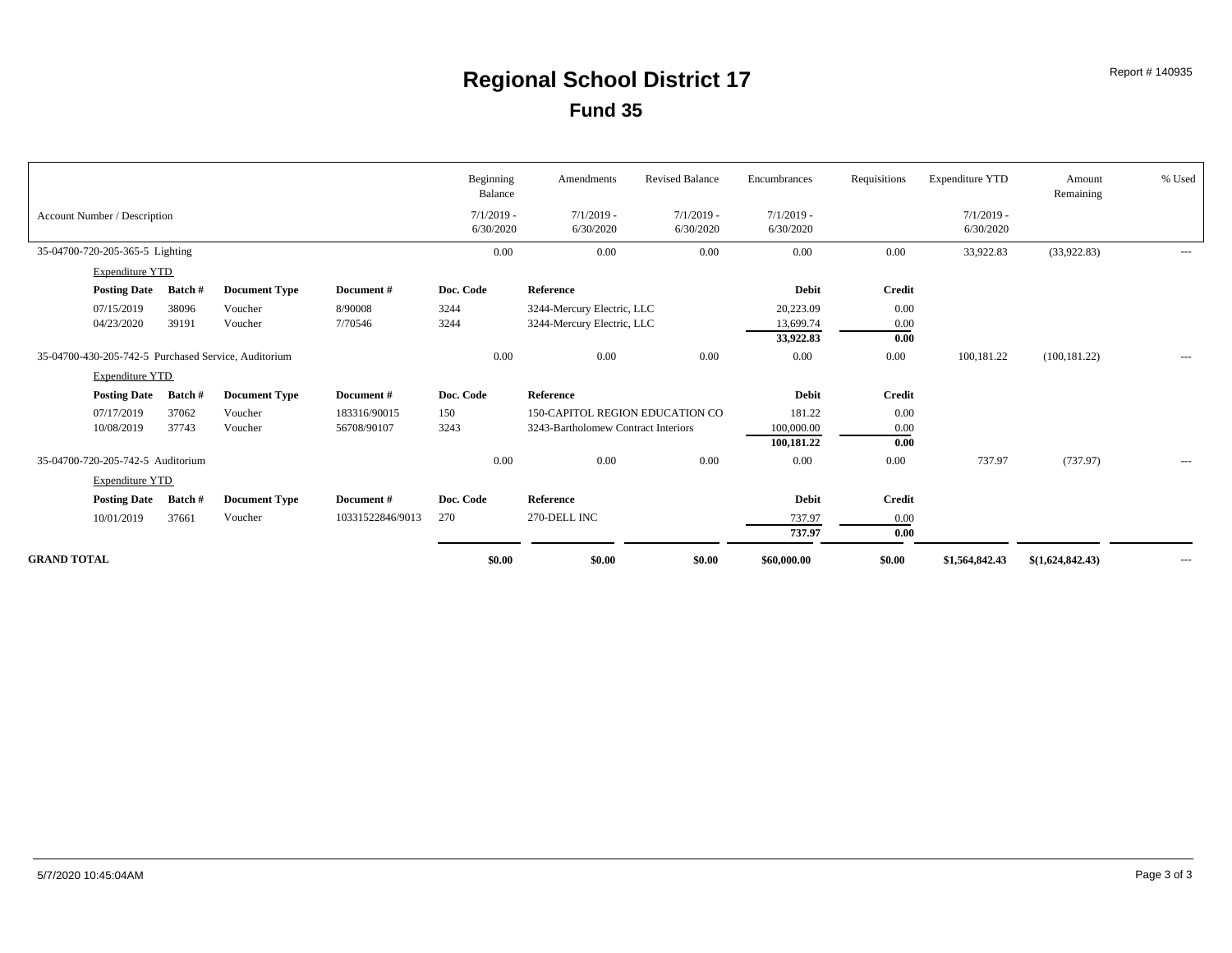#### **Regional School District #17 Budget 2019-20 Revenue Budget By Object - Forecast As of 05/06/2020**

|                        |                                      | 7/1/2019 - 6/30/2020 ADS Report |                      | <b>Received not</b> |                    |                                                                                                                                                    | 5/6/2020         | 4/2/2020            |                                    |                      |                    |                              |                                               |                                                                    |
|------------------------|--------------------------------------|---------------------------------|----------------------|---------------------|--------------------|----------------------------------------------------------------------------------------------------------------------------------------------------|------------------|---------------------|------------------------------------|----------------------|--------------------|------------------------------|-----------------------------------------------|--------------------------------------------------------------------|
|                        |                                      | Adopted                         |                      |                     | Revised            |                                                                                                                                                    | <b>Booked</b>    | <b>Adjusted YTD</b> | (INCREASE)                         | Adjusted             | (INCREASE)         | Forecast                     |                                               |                                                                    |
| Account                | <b>Description</b>                   | <b>Budget</b>                   | lendme               |                     | <b>Budget</b>      | <b>YTD</b>                                                                                                                                         |                  |                     | <b>DECREASE</b>                    | <b>Remaining Due</b> | <b>DECREASE</b>    | (Over)/Under                 | Change                                        | <b>Notes</b>                                                       |
| 01-01310-100-606-000-4 | Adult Education (State) Contribution |                                 | $(6,604.00)$ \$ -    |                     | $(6,604.00)$ \$    | (4,942.00)                                                                                                                                         |                  | $(1,662.00)$ \$     |                                    | $(1,662.00)$ \$      |                    |                              |                                               | Payments as 2/24/20                                                |
| 01-02910-100-000-000-4 | Haddam, Town Contribution            | $$ (24,025,583.60)$ \$ -        |                      |                     |                    | $$$ (24,025,583.60) $$$ (21,623,030.00) $$$ (1,201,276.80) $$$ (1,201,276.80) $$$                                                                  |                  |                     |                                    |                      |                    |                              |                                               |                                                                    |
| 01-02911-100-000-000-4 | Killingworth, Town Contribution      | $$ (16,738,611.23)$ \$ -        |                      |                     |                    | $$ (16,738,611.23)$ $$ (16,738,611.23)$                                                                                                            |                  |                     |                                    |                      |                    |                              |                                               |                                                                    |
| 01-03117-100-606-000-4 | Medicaid Reimbursement Revenue       |                                 | $(1,500.00)$ \$ -    |                     | $(1,500.00)$ \$    | $(13,671.72)$ \$                                                                                                                                   | $(1,231.32)$ \$  |                     | 13,403.04 \$ (12,171.72) \$        | $1,231.32$ \$        | $(12, 171.72)$ \$  |                              | \$(12, 171.72)                                |                                                                    |
|                        |                                      |                                 |                      |                     |                    |                                                                                                                                                    |                  |                     |                                    |                      |                    |                              |                                               | Excess Cost as of 3/1/20 estimated at                              |
| 01-04200-100-001-178-4 | Excess Cost Grant, Special Education |                                 | $(743, 689.69)$ \$ - | S.                  | $(743, 689.69)$ \$ | $(692, 347.00)$ \$                                                                                                                                 | $ \sim$          |                     | $(51,342.69)$ \$ $(204,973.35)$ \$ | $(256, 316.04)$ \$   | $(204, 973.35)$ \$ | $\sim$                       | \$ (204,973.35) 948,663.04                    |                                                                    |
|                        |                                      |                                 |                      |                     |                    |                                                                                                                                                    |                  |                     |                                    |                      |                    |                              |                                               |                                                                    |
|                        |                                      |                                 |                      |                     |                    |                                                                                                                                                    |                  |                     |                                    |                      |                    |                              |                                               | March & Aprilactuals not booked and with                           |
| 01-01510-103-000-100-4 | Webster Checking Interest Revenue    |                                 | $S -$                |                     |                    | $(1,240.69)$ \$                                                                                                                                    | $(277.60)$ \$    |                     | 1,518.29 \$ (1,518.29) \$          | $\sim$               | $(1,435.33)$ \$    |                              |                                               | (82.96) \$ (1,601.25) 0% interest rates projected nothing for May- |
| 01-01510-103-000-101-4 | Webster Investment Interest          |                                 | $(50,057.00)$ \$ -   |                     | $(50,057.00)$ \$   | $(46,627.08)$ \$                                                                                                                                   | $(13,505.85)$ \$ |                     | 10,075.93 \$ (10,075.93) \$        | $\sim$               |                    |                              | $(6,744.31)$ \$ $(3,331.62)$ \$ $(13,407.55)$ | June                                                               |
| 01-01510-103-000-102-4 | STIF Interest                        |                                 | $(1,200.00)$ \$ -    |                     | $(1,200.00)$ \$    | $(4,229.61)$ \$                                                                                                                                    | $(649.46)$ \$    |                     | $3,679.07$ \$ $(3,679.07)$ \$      | $\sim$               | $(3,029.61)$ \$    | $(649.46)$ \$                | (4,328.53)                                    |                                                                    |
| 01-00000-110-305-000-4 | Misc. / Unidentified Revenue         |                                 | - SS –               |                     |                    | $(15,567.53)$ \$                                                                                                                                   | $(1,267.50)$ \$  |                     | 16,835.03 \$ (16,835.03) \$        | $\sim$               |                    | $(23,806.21)$ \$ 6,971.18 \$ | (9,863.85)                                    |                                                                    |
| 01-02225-110-305-656-4 | <b>ERate Revenue</b>                 |                                 | $(36,600.00)$ \$ -   |                     | $(36,600.00)$ \$   | $(111,764.69)$ \$                                                                                                                                  |                  |                     | 75,164.69 \$ (75,164.69) \$        | $\sim$               | $(75, 164.69)$ \$  |                              |                                               | \$ (75.164.69) Erate Full Reimbursement                            |
| 01-01201-441-305-254-4 | Classroom Rental Revenue             |                                 | $(32,600.00)$ \$ -   |                     | $(32,600.00)$ \$   | $(32,947.50)$ \$                                                                                                                                   | $\sim$           | $347.50$ S          | 8,150.00 \$                        | $8,497.50$ \$        | 8,150.00 \$        | $\overline{a}$               | 8,150.00                                      |                                                                    |
| 01-01311-560-001-011-4 | Preschool Tuition                    |                                 | $(30,000.00)$ \$ -   |                     | $(30,000.00)$ \$   | $(14,989.89)$ \$                                                                                                                                   | $\sim$           | $(15,010.11)$ \$    | $3,000.00$ \$                      | $(12,010.11)$ \$     | $3,000.00$ \$      |                              |                                               | 3,000.00 2 students not in program                                 |
|                        |                                      |                                 |                      |                     |                    |                                                                                                                                                    |                  |                     |                                    |                      |                    |                              |                                               |                                                                    |
| 01-02540-622-205-354-4 | ZREC Credits - Revenue               |                                 | $(38,610.00)$ \$ -   |                     | $(38,610.00)$ \$   | $(14, 770.73)$ \$                                                                                                                                  | (16,510.00) \$   | $(7,329.27)$ \$     | 4,534.27 \$                        | $(2,795.00)$ \$      | 4,534.27 \$        |                              |                                               | 4.534.27 Energy Credit Zrec received Feb                           |
| Total                  |                                      | $$ (41,705,055.52)$ \$ -        |                      |                     |                    | $$ (41,705,055.52) $ (39,314,739.67) $ (1,234,718.53) $ (1,155,597.32) $ (308,733.81) $ (1,464,331.13) $ (311,640.95) $ 2,907.14 $ (305,826.67) $$ |                  |                     |                                    |                      |                    |                              |                                               |                                                                    |
|                        |                                      |                                 |                      |                     |                    |                                                                                                                                                    |                  |                     |                                    | $A + B$              |                    |                              |                                               |                                                                    |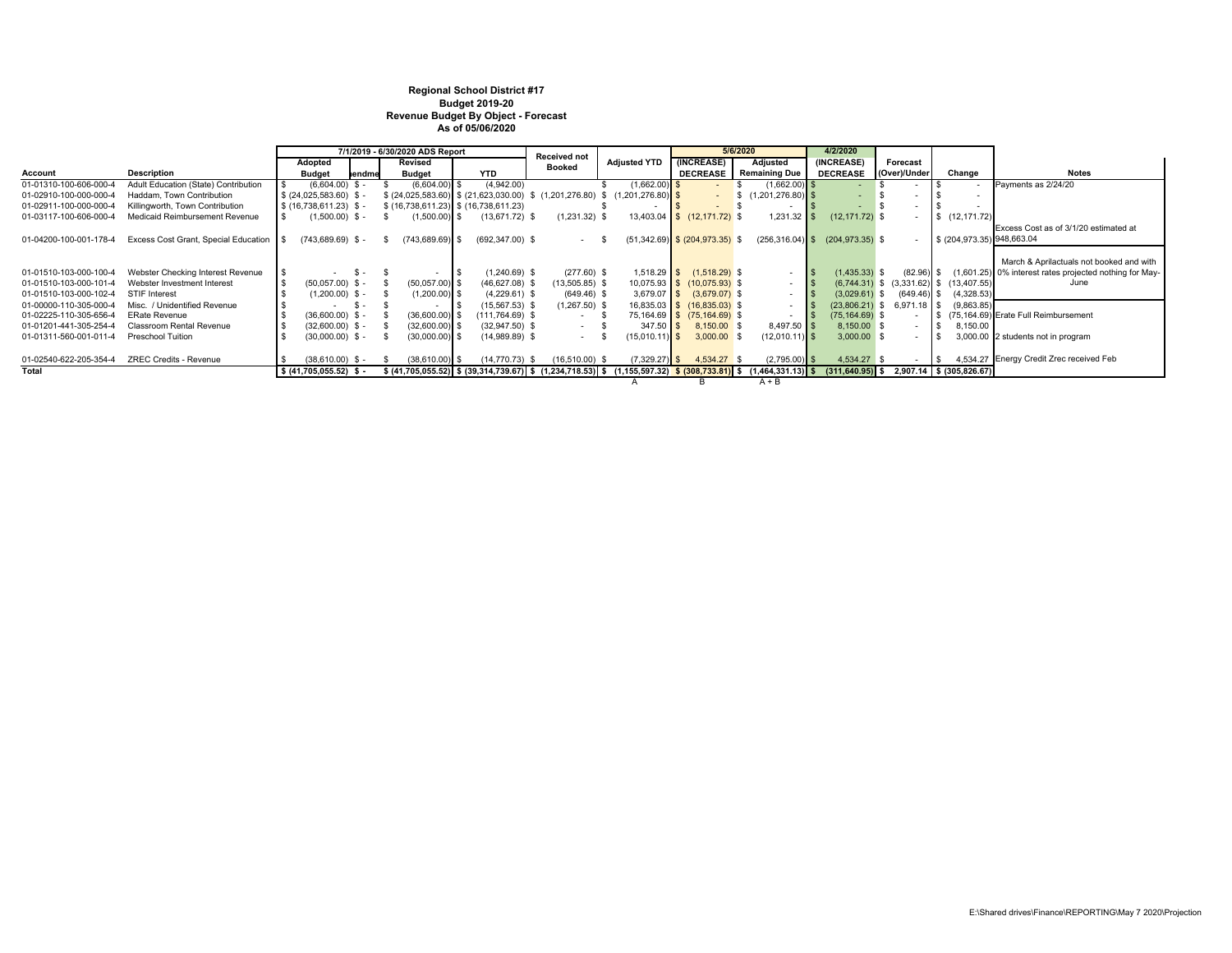|                                             | Report #140886 Statement Code: YTD - GF                |                       |                                   |                       | Actual 7/1/19 - 5/6/20 |                |             |                          |               |                             | <b>Anticipated Adjustments</b>   | 5/6/2020                                 | 4/2/2020                                  |                                                                                                          |
|---------------------------------------------|--------------------------------------------------------|-----------------------|-----------------------------------|-----------------------|------------------------|----------------|-------------|--------------------------|---------------|-----------------------------|----------------------------------|------------------------------------------|-------------------------------------------|----------------------------------------------------------------------------------------------------------|
| <b>Account</b>                              | <b>Description</b>                                     | <b>Adopted Budget</b> | <b>Budget</b><br><b>Transfers</b> | <b>Revised Budget</b> | <b>Expenditure YTD</b> | Encumbrances   | Req's       | Amount<br>Remaining      | % Used        | <b>Increase Exp</b>         | Decrease Exp                     | Projected<br>Remaining<br><b>Balance</b> | Projected<br>Remaining<br><b>Balance</b>  | <b>NOTES</b>                                                                                             |
|                                             | <b>111 - CERTIFIED SALARIES</b>                        | \$17,051,764.77       | ( \$3,008.90)                     | \$17,048,755.87       | \$12,809,624.95        | \$3,733,716.82 | \$0.00      | \$505,414.10             |               | 2.96% \$126,841.99          |                                  |                                          |                                           | $$378,572.11$ $$371,325.23$ Full year stipends still to be paid                                          |
|                                             | <b>112 - SUPPORT SALARIES</b>                          | \$4,835,634.78        | \$0.00                            | \$4,835,634.78        | \$3,749,273.14         | \$1,009,923.87 | \$0.00      | \$76,437.77              | 1.58%         | \$0.00                      | \$0.00                           |                                          | $$76,437.77$ $$6$ 36,788.11               |                                                                                                          |
|                                             | <b>113 - OVERTIME</b>                                  | \$31,620.00           | \$0.00                            | \$31,620.00           | \$61,520.36            | \$0.00         | \$0.00      | (\$29,900.36)            | $-94.56%$     |                             | S.<br>$\overline{\phantom{a}}$   |                                          | $(29,900.36)$ \$ $(29,900.36)$ authorized | Everyone being paid but OT not                                                                           |
|                                             | <b>121 - SUBSTITUTES</b>                               | \$379,402.93          | \$0.00                            | \$379,402.93          | \$171,993.99           | \$0.00         | \$0.00      | \$207,408.94             | 54.67%        | \$25,000.00                 | \$0.00                           | \$182,408.94                             |                                           | $\frac{1}{2}$ 217,095.92 2 LT Subs being paid and 1 para                                                 |
| 01-02552-127-302-000-5 Courier Salary       |                                                        | \$7,659.08            | \$0.00                            | \$7,659.08            | \$6,515.58             | \$1,518.41     | \$0.00      | $($ \$374.91)            | $-4.89%$      | $\sim$ 100 $\mu$            | - S<br>$\sim$                    | $($ \$374.91) $ $ \$                     | (374.91)                                  |                                                                                                          |
| 01-02540-130-606-000-5 Snow Removal, Salary |                                                        | \$23,000.00           | \$0.00                            | \$23,000.00           | \$6,091.01             | \$0.00         | \$0.00      | \$16,908.99              | 73.52% \$     |                             | - Ś<br>$\overline{\phantom{a}}$  | \$16,908.99                              | 16,908.99<br>l S                          |                                                                                                          |
|                                             | 01-02129-205-606-000-5 Worker's Compensation Insurance | \$264,333.00          | \$0.00                            | \$264,333.00          | \$211,555.00           | \$0.00         | \$0.00      | \$52,778.00              | $19.97\%$ \$  |                             | - Ś                              | \$52,778.00 S                            | 52,823.00                                 |                                                                                                          |
|                                             | <b>220- HEALTH INSURANCE</b>                           | \$6,754,192.60        | \$0.00                            | \$6,754,192.60        | \$5,827,097.65         | \$722,021.09   | \$0.00      | \$205,073.86             | 3.04%         | \$0.00                      | \$350,614.80                     |                                          |                                           | Adjusted for cost share to be entered<br>\$555,688.66 \$ 578,503.10 and future payrolls                  |
| 01-02129-240-606-000-5 Life Insurance       |                                                        | \$40,670.00           | \$0.00                            | \$40,670.00           | \$19,910.11            | \$5,589.89     | \$0.00      | \$15,170.00              | 37.30% \$     | $\sim$                      | - S<br>$\overline{\phantom{a}}$  |                                          | $$15,170.00$ $$15,170.00$                 |                                                                                                          |
|                                             | 01-02129-250-606-000-5 Social Security, Employer Share | \$366,541.32          | \$0.00                            | \$366,541.32          | \$272,073.63           | \$143,931.81   | \$0.00      | (549, 464.12)            | $-13.49\%$ \$ | $\sim$                      | - Ś                              |                                          | $(549, 464.12)$ \$ $(38, 939.60)$         |                                                                                                          |
|                                             | 01-02213-251-606-000-5 Tuition Reimbursement, Teachers | \$20,000.00           | \$0.00                            | \$20,000.00           | \$0.00                 | \$0.00         | \$0.00      | \$20,000.00              |               | 100.00% \$ 20,000.00        |                                  | $\sim$                                   | -S<br>$\overline{\phantom{a}}$            |                                                                                                          |
| 01-02129-255-606-000-5 Disability Insurance |                                                        | \$6,010.00            | \$0.00                            | \$6,010.00            | \$1,926.00             | \$1,274.00     | \$0.00      | \$2,810.00               | 46.76% \$     | $\sim$ 100 $\mu$            | - \$                             | $2,810.00$ \$                            | 2,810.00                                  |                                                                                                          |
|                                             | 01-02129-260-606-000-5 Pension Plan, Employer Share    | \$249,933.26          | \$0.00                            | \$249,933.26          | \$0.00                 | \$0.00         | \$0.00      | \$249,933.26             |               | $100.00\%$ \$ 216,275.00 \$ | $\sim$                           | $33,658.26$   \$                         | 33,658.26                                 |                                                                                                          |
|                                             | 01-02129-262-606-000-5 TSA, Employer Contribution      | \$27,000.00           | \$0.00                            | \$27,000.00           | \$22,964.50            | \$0.00         | \$0.00      | \$4,035.50               | 14.95%   \$   | 7,581.05 \$                 | $\sim$                           | $(3,545.55)$ \$                          | (2, 172.20)                               |                                                                                                          |
| 01-02129-265-606-000-5 Medicare             |                                                        | \$322,301.94          | \$0.00                            | \$322,301.94          | \$224,498.22           | \$162,215.03   | \$0.00      | (564, 411.31)            | $-19.98\%$ \$ | $\sim$                      | - S<br>$\overline{\phantom{a}}$  | $(64, 411.31)$ \$                        | 5,294.00                                  |                                                                                                          |
| 01-02129-267-606-000-5 Flexible Benefits    |                                                        | \$3,955.00            | \$0.00                            | \$3,955.00            | \$1,438.52             | \$4,616.48     | \$0.00      | ( \$2,100.00)            | $-53.10\%$ \$ | $\sim$                      | S.<br>$\sim$                     | $(2,100.00)$ \$<br>IS.                   | (2,100.00)                                |                                                                                                          |
| 01-02129-275-606-000-5 Unemployment         |                                                        | \$22,500.00           | \$0.00                            | \$22,500.00           | \$5,172.47             | \$17,327.53    | \$0.00      | \$0.00                   | $0.00\%$ \$   | $\sim$                      | - S<br>$\sim$                    | l \$<br>$\sim$                           | \$ ا                                      |                                                                                                          |
|                                             | 01-02122-320-205-168-5 Testing, Guidance, High School  | \$5,940.00            | \$0.00                            | \$5,940.00            | \$4,664.70             | \$0.00         | \$0.00      | \$1,275.30               | $21.47\%$ \$  | $\sim$                      | - \$<br>$\overline{\phantom{a}}$ | 1,275.30                                 | 1,275.30<br>l S.                          |                                                                                                          |
|                                             | 01-01204-321-001-000-5 Homebound Instruction, Salary   | \$6,000.00            | \$0.00                            | \$6,000.00            | \$10,667.96            | \$0.00         | \$0.00      | ( \$4,667.96)            | $-77.80\%$ \$ | $\sim 100$                  | - \$<br>$\sim$                   | $(4,667.96)$ \$                          | (4,667.96)                                |                                                                                                          |
|                                             | 322 - PROFESSIONAL DEVELOPMENT                         | \$84,735.20           | (52, 325.45)                      | \$82,409.75           | \$15,727.51            | \$2,250.00     | \$0.00      | \$64,432.24              | 78.19%        | \$0.00                      | $$0.00$ $\mid$ \$                | $64,432.24$ \$                           | 64,432.24                                 |                                                                                                          |
|                                             | <b>330- PROFESSIONAL SERVICES</b>                      | \$302,387.00          | \$0.00                            | \$302,387.00          | \$465,382.62           | \$275,511.65   | \$0.00      | (\$438,507.27) (145.02%) |               | \$44,000.00                 | $$0.00 \, \,$ \$                 |                                          |                                           | Still paying for SpEd services and<br>$(482,507.27)$ \$ $(482,702.27)$ awaiting invoices for legal fees. |
|                                             | 331 - OFFICALS                                         | \$59,758.65           | \$0.00                            | \$59,758.65           | \$53,945.53            | \$0.00         | \$0.00      | \$5,813.12               | 9.73%         |                             | $27,028.85$ \$<br>- Ś            | 32,841.97 \$                             |                                           | Per Athletic Director will be receiving a<br>32,841.97   refund for Spring Sports                        |
| 01-02123-332-001-000-5                      | <b>Purchased Service/Testing, Appraisal SpE</b>        | \$0.00                | \$0.00                            | \$0.00                | \$724.50               | \$0.00         | \$0.00      | (\$724.50)               |               | \$<br>$\sim$                | -\$<br>$\sim$                    | $(724.50)$ \$                            | (724.50)                                  |                                                                                                          |
|                                             | <b>430 - PURCHASED SERVICES</b>                        | \$552,251.07          | ( \$2,899.20)                     | \$549,351.87          | \$416,289.77           | \$76,941.30    | \$21,573.38 | \$34,547.42              | 6.29%         | \$0.00                      | $$3,500.00$ \$                   | 38,047.42 \$                             |                                           | 56,637.88 \$3,500 Field Trip monies returned                                                             |

#### **Budget by Object May 7, 2020 Projection Regional School District 17**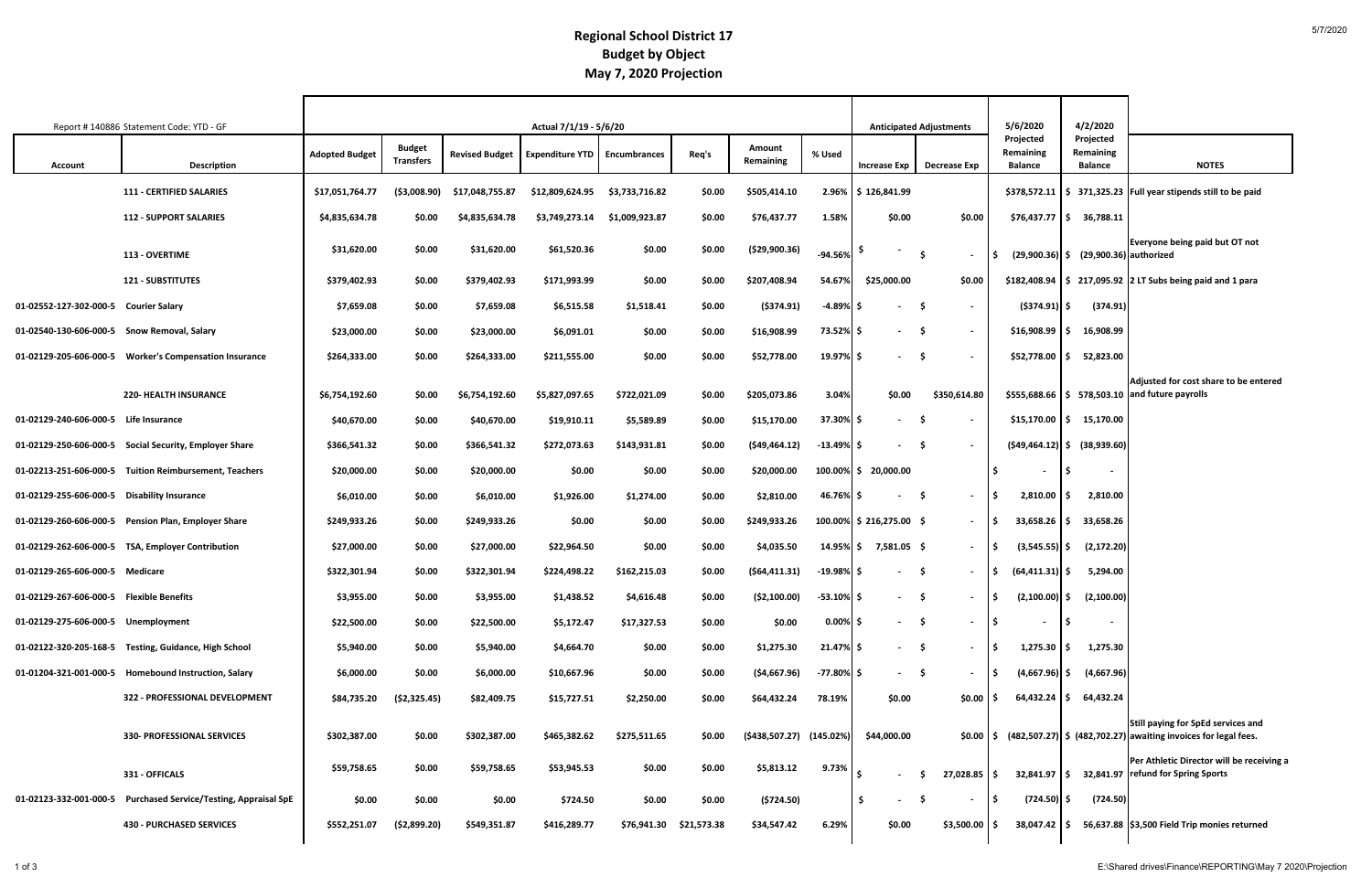#### **Budget by Object May 7, 2020 Projection Regional School District 17**

|                                               | Report #140886 Statement Code: YTD - GF |                       |                                   |                       | Actual 7/1/19 - 5/6/20 |                     |            |                     |              |                     | <b>Anticipated Adjustments</b> | 5/6/2020<br>Projected       | 4/2/2020<br>Projected                                                                |                                                                                |
|-----------------------------------------------|-----------------------------------------|-----------------------|-----------------------------------|-----------------------|------------------------|---------------------|------------|---------------------|--------------|---------------------|--------------------------------|-----------------------------|--------------------------------------------------------------------------------------|--------------------------------------------------------------------------------|
| <b>Account</b>                                | <b>Description</b>                      | <b>Adopted Budget</b> | <b>Budget</b><br><b>Transfers</b> | <b>Revised Budget</b> | <b>Expenditure YTD</b> | <b>Encumbrances</b> | Req's      | Amount<br>Remaining | % Used       | <b>Increase Exp</b> | Decrease Exp                   | Remaining<br><b>Balance</b> | Remaining<br><b>Balance</b>                                                          | <b>NOTES</b>                                                                   |
|                                               | 435 - TECHNOLOGY REPAIR & MAINTENANC    | \$85,204.60           | \$0.00                            | \$85,204.60           | \$83,179.03            | \$0.00              | \$0.00     | \$2,025.57          | 2.38%        | \$1,000.00          | \$0.00                         | 1,025.57                    |                                                                                      | (3,623.43) Possible repairs due to laptop loans                                |
|                                               |                                         |                       |                                   |                       |                        |                     |            |                     |              |                     |                                |                             |                                                                                      | Awaiting estimates for work to be                                              |
|                                               | <b>439 - FIELD MAINTENANCE</b>          | \$96,000.00           | \$0.00                            | \$96,000.00           | \$38,328.90            | \$37,794.26         | \$60.05    | \$19,816.79         | 20.64%       | \$19,816.79         | $$0.00$ $\mid$ \$              | $\overline{\phantom{a}}$    | ۱Ś.                                                                                  | done.                                                                          |
|                                               | 440 - RENTALS                           | \$295,680.18          | \$0.00                            | \$295,680.18          | \$254,889.17           | \$17,878.38         | \$0.00     | \$22,912.63         | 7.75%        | \$0.00              | \$0.00 ┃\$                     | $22,912.63$ \$              |                                                                                      |                                                                                |
|                                               | <b>490 - WASTE REMOVAL</b>              | \$48,057.00           | \$0.00                            | \$48,057.00           | \$37,809.57            | \$11,072.43         | \$0.00     | ( \$825.00)         | (1.72%)      | \$0.00              | \$0.00                         | $(825.00)$ \$               | (825.00)                                                                             |                                                                                |
|                                               |                                         |                       |                                   |                       |                        |                     |            |                     |              |                     |                                |                             |                                                                                      | STA Agreement \$379,442 due from<br>3/16-6/15/20. Curtin requesting 40%        |
|                                               | 510 - TRANSPORTATION                    | \$3,075,675.41        | \$0.00                            | \$3,075,675.41        | \$2,164,381.52         | \$773,938.42        | \$0.00     | \$137,355.47        | 4.47%        | \$0.00              | \$317,734.50 \$                | 455,089.97 \$               |                                                                                      | (48,986.83) of remaining days                                                  |
|                                               | 520 - INSURANCE LIABILITY & PROPERTY    | \$438,431.10          | \$0.00                            | \$438,431.10          | \$333,795.32           | \$90,306.00         | \$0.00     | \$14,329.78         | 3.27%        | \$0.00              | $$0.00$   \$                   | 14,329.78 ┃ \$              | 14,329.78                                                                            |                                                                                |
|                                               | 530 - TELEPHONE                         | \$45,470.00           | \$0.00                            | \$45,470.00           | \$42,123.14            | \$3,901.23          | \$0.00     | ( \$554.37)         | (1.22%)      | \$0.00              | \$0.00                         | $(554.37)$ \$               | 287.56                                                                               |                                                                                |
|                                               | 540- POSTAGE                            | \$14,953.60           | \$0.00                            | \$14,953.60           | \$133.06               | \$66.94             | \$26.42    | \$14,727.18         | 98.49%       | \$5,000.00          | \$0.00                         | 9,727.18                    | S.                                                                                   | 9,753.60 Replenish Reserve Account                                             |
|                                               | 550 - PRINTING & BINDING                | \$16,113.90           | \$866.15                          | \$16,980.05           | \$8,589.96             | \$1,561.44          | \$0.00     | \$6,828.65          | 40.22%       | \$1,000.00          | $$0.00$   \$                   | 5,828.65                    | 2,228.65<br>I\$                                                                      |                                                                                |
|                                               | 560 - TUITION                           | \$527,412.45          | \$0.00                            | \$527,412.45          | \$656,077.02           | \$36,993.00         | \$0.00     | ( \$165, 657.57)    | (31.41%)     | \$0.00              |                                |                             | $\vert \mathsf{50.00} \vert \mathsf{5}$ (165,657.57) $\vert \mathsf{5}$ (169,657.57) |                                                                                |
| 01-04112-561-001-000-5                        | Tuition, Non-Public                     | \$1,319,171.01        | \$0.00                            | \$1,319,171.01        | \$1,652,409.06         | \$323,460.57        | \$0.00     | ( \$656, 698.62)    | (49.78%)  \$ | $-5$                |                                |                             | $\frac{1}{2}$ (656,698.62) $\frac{1}{2}$ (690,208.38)                                |                                                                                |
|                                               | 580 - TRAVEL                            | \$25,548.77           | \$650.00                          | \$26,198.77           | \$11,929.19            | \$1,947.08          | \$0.00     | \$12,322.50         | 47.03%       | \$0.00              | $$0.00$   \$                   |                             | 12,322.50 $\vert \xi \vert$ 12,018.74                                                |                                                                                |
|                                               | <b>611 - INSTRUCTIONAL SUPPLIES</b>     | \$253,645.25          | (\$17,683.54)                     | \$235,961.71          | \$176,075.01           | \$21,925.19         | \$5,168.60 | \$32,792.91         | 13.90%       | \$0.00              | $$0.00$ $\mid$ \$              |                             | 32,792.91 \$ 39,873.42                                                               |                                                                                |
|                                               | <b>613 - CUSTODIAL SUPPLIES</b>         | \$215,245.00          | \$1,620.00                        | \$216,865.00          | \$153,826.07           | \$32,496.00         | \$3,756.36 | \$26,786.57         | 12.35%       | \$0.00              | $$0.00$ $\mid$ \$              | 26,786.57                   | (4,000.00)<br>IS.                                                                    |                                                                                |
|                                               | 621 - PROPANE                           | \$17,837.51           | \$0.00                            | \$17,837.51           | \$7,385.33             | \$2,458.14          | \$0.00     | \$7,994.04          | 44.82%       | \$0.00              | \$0.00                         | 7,994.04                    | S.<br>$\sim$                                                                         |                                                                                |
|                                               | <b>622 - ELECTRICITY</b>                | \$745,400.00          | \$0.00                            | \$745,400.00          | \$540,108.85           | \$166,467.69        | \$0.00     | \$38,823.46         | 5.21%        | \$0.00              | \$0.00 S                       | $38,823.46$ \$              | 25,584.77                                                                            |                                                                                |
|                                               | <b>625 - FUEL</b>                       | \$498,910.00          | \$0.00                            | \$498,910.00          | \$380,307.42           | \$55,306.68         | \$0.00     | \$63,295.90         | 12.69%       | \$0.00              | $$0.00$ $$$                    |                             | 63,295.90 $\vert \xi \vert$ 39,154.00                                                |                                                                                |
|                                               | 626 - DIESEL                            | \$269,325.00          | \$0.00                            | \$269,325.00          | \$144,194.33           | \$27,530.45         | \$0.00     | \$97,600.22         | 36.24%       | \$0.00              | $$0.00$ $$$                    | 97,600.22 S                 | 27,000.00                                                                            |                                                                                |
| 01-02540-627-303-000-5 Vehicle Parts & Supply |                                         | \$10,000.00           | \$0.00                            | \$10,000.00           | \$4,849.50             | \$1,733.96          | \$0.00     | \$3,416.54          | 34.17%       | $$0.00$ \$          |                                | 3,416.54                    | ١S<br>$\sim$                                                                         |                                                                                |
|                                               | <b>641 - TEXTBOOKS</b>                  | \$72,411.46           | \$2,082.06                        | \$74,493.52           | \$63,778.81            | \$140.85            | \$0.00     | \$10,573.86         | 14.19%       | \$0.00              | $$0.00$ $\mid$ \$              | 10,573.86                   | 10,254.86<br>I \$                                                                    |                                                                                |
|                                               | <b>642 - LIBRARY BOOKS</b>              | \$20,000.00           | \$0.00                            | \$20,000.00           | \$15,770.86            | \$686.16            | \$0.00     | \$3,542.98          | 17.71%       | \$0.00              | $$0.00$   \$                   | 3,542.98                    | 3,542.98<br>S.                                                                       |                                                                                |
|                                               | <b>643 - PERIODICALS</b>                | \$10,491.45           | ( \$195.65)                       | \$10,295.80           | \$8,978.17             | \$357.93            | \$0.00     | \$959.70            | 9.32%        | \$0.00              | $$0.00$   \$                   | 959.70                      | 959.70<br>IS.                                                                        |                                                                                |
|                                               | <b>650 - TECHNOLOGY SUPPLIES</b>        | \$11,000.00           | \$0.00                            | \$11,000.00           | \$7,885.52             | \$0.00              | \$0.00     | \$3,114.48          | 28.31%       | \$0.00              | $$0.00$ $$$                    | $3,114.48$ \$               | (21.51)                                                                              |                                                                                |
|                                               | <b>690 - OTHER SUPPLY</b>               | \$142,103.32          | \$10,459.96                       | \$152,563.28          | \$105,699.18           | \$2,624.81          | \$818.04   | \$43,421.25         | 28.46%       | \$5,000.00          | $$0.00$ $\mid$ \$              | 38,421.25                   | 38,304.87 like yet<br>IS.                                                            | Place holder for graduation expense<br>since we don't know what that will look |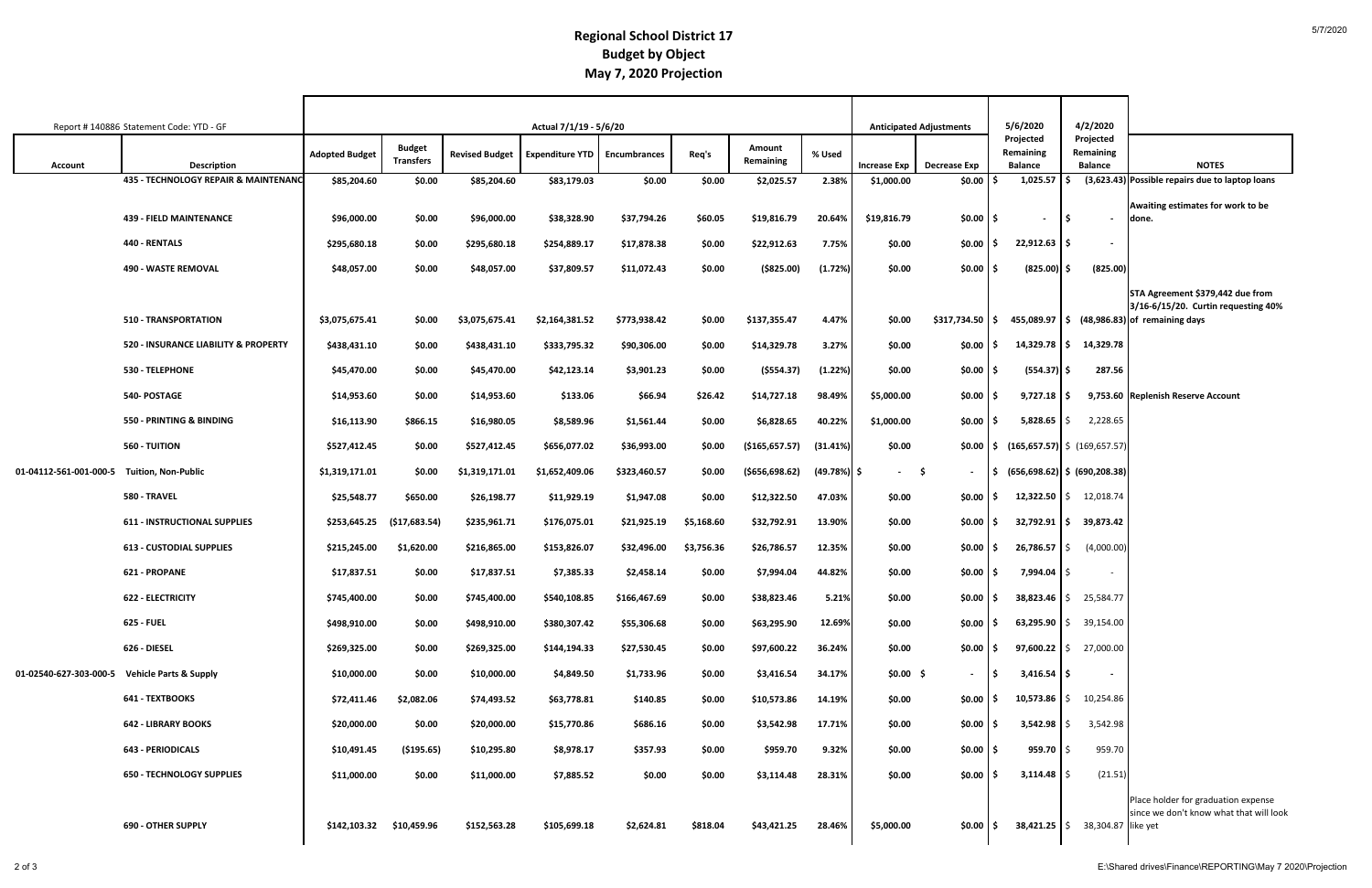#### **Budget by Object May 7, 2020 Projection Regional School District 17**

|                        | Report #140886 Statement Code: YTD - GF |                       |                                   |                                        | Actual 7/1/19 - 5/6/20              |                                           |          |                     |             |                           | <b>Anticipated Adjustments</b>                  | 5/6/2020                                 | 4/2/2020                                 |              |
|------------------------|-----------------------------------------|-----------------------|-----------------------------------|----------------------------------------|-------------------------------------|-------------------------------------------|----------|---------------------|-------------|---------------------------|-------------------------------------------------|------------------------------------------|------------------------------------------|--------------|
| <b>Account</b>         | <b>Description</b>                      | <b>Adopted Budget</b> | <b>Budget</b><br><b>Transfers</b> | <b>Revised Budget</b>                  | <b>Expenditure YTD</b> Encumbrances |                                           | Req's    | Amount<br>Remaining | % Used      | <b>Increase Exp</b>       | Decrease Exp                                    | Projected<br>Remaining<br><b>Balance</b> | Projected<br>Remaining<br><b>Balance</b> | <b>NOTES</b> |
|                        | <b>695 TECHNOLOGY SOFTWARE</b>          | \$179,862.73          | \$5,859.13                        | \$185,721.86                           | \$173,351.64                        | \$5,321.00                                | \$975.00 | \$6,074.22          | 3.27%       | \$0.00                    | \$0.00                                          | 6,074.22                                 |                                          |              |
|                        | <b>720 BUILDING IMPROVEMENT</b>         | \$0.00                | \$0.00                            | \$0.00                                 | \$34,017.41                         | \$0.00                                    | \$0.00   | (\$34,017.41)       |             | \$0.00                    | $$0.00$ $$$                                     |                                          | $(34,017.41)$ \$ $(34,017.41)$           |              |
| 01-02540-721-303-000-5 | <b>Capital Contribution, Fund 06</b>    | \$421,861.49          | \$0.00                            | \$421,861.49                           | \$0.00                              | \$0.00                                    | \$0.00   | \$421,861.49        |             | $100.00\%$   \$421,861.49 |                                                 | $\blacksquare$                           | $\overline{\phantom{a}}$                 |              |
|                        | 730 - NEW EQUIPMENT                     | \$50,824.19           | \$8,349.18                        | \$59,173.37                            | \$30,095.15                         | \$0.00                                    | \$275.00 | \$28,803.22         | 48.68%      | \$0.00                    | $$0.00$ $$$                                     | 28,803.22                                | 24,803.22                                |              |
|                        | <b>810 - DUES &amp; FEES</b>            | \$69,425.00           | ( \$3,773.74)                     | \$65,651.26                            | \$52,266.71                         | \$810.00                                  | \$150.00 | \$12,424.55         | 18.93%      | \$0.00                    | $$0.00$ $$$                                     | $12,424.55$ \$                           | 12,382.35                                |              |
| 01-05000-831-606-000-5 | New Middle School, Bond Principal       | \$1,640,000.00        | \$0.00                            | \$1,640,000.00                         | \$600,000.00                        | \$1,040,000.00                            | \$0.00   | \$0.00              | $0.00\%$ \$ | $\sim$                    | - S<br>$\overline{\phantom{a}}$                 | $\sim$                                   | $\overline{\phantom{a}}$                 |              |
|                        | 832 - BOND INTEREST DUE                 | \$315,262.50          | \$0.00                            | \$315,262.50                           | \$252,707.67                        | \$71,081.25                               | \$0.00   | ( \$8,526.42)       | (2.70%)     | \$0.00                    | \$0.00 \$                                       | $(8,526.42)$ \$                          | (8,526.42)                               |              |
|                        | <b>GRAND TOTAL</b>                      | \$42,348,913.52       |                                   | \$0.00 \$42,348,913.52 \$32,394,000.29 |                                     | \$8,884,697.74 \$32,802.85 \$1,037,412.64 |          |                     |             | 3.20% \$893,376.32        | \$698,878.15                                    |                                          | $$842,914.47$ $$224,594.15$              |              |
|                        |                                         |                       |                                   |                                        |                                     |                                           |          |                     |             |                           | Revenue Forcast \$ 308,733.81   \$311,640.95    |                                          |                                          |              |
|                        |                                         |                       |                                   |                                        |                                     |                                           |          |                     |             |                           |                                                 | Forcast \$1,151,648.28 \$536,235.10      |                                          |              |
|                        |                                         |                       |                                   |                                        |                                     |                                           |          |                     |             |                           | School Lunch Anticipated Deficit \$ (85,000.00) |                                          |                                          |              |

|  | Net Forcast \$1,066,648.28 \$536,235.10 |
|--|-----------------------------------------|
|--|-----------------------------------------|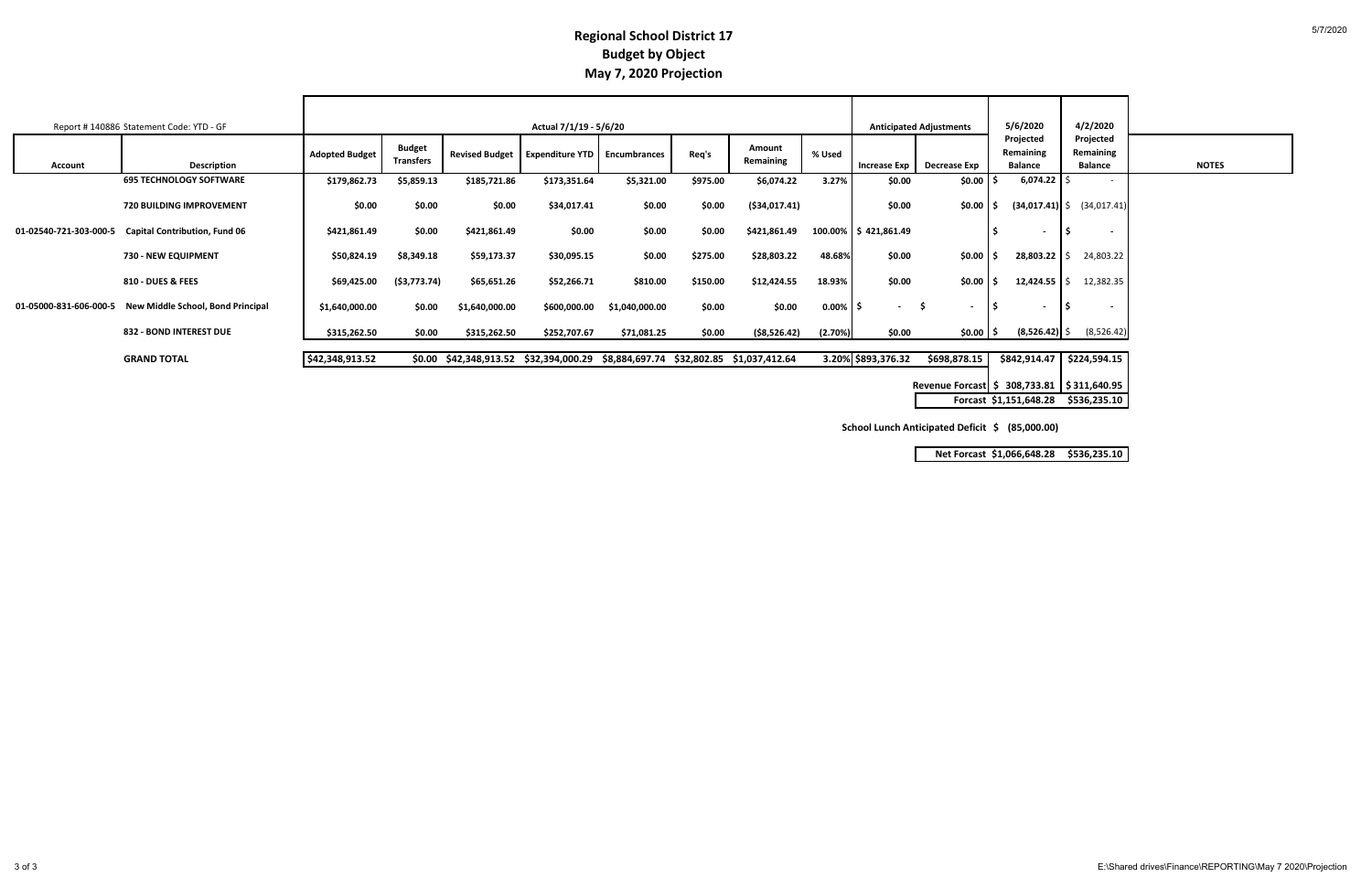## **Regional School District 17 CAFETERIA**

Statement Code: CAFE

Report # 140800

|                                                             | Adopted Budget            | Amendments                | Revised Budget            | Encumbrances              | Requisitions | <b>YTD</b>                | Amount<br><b>Remaining</b> | % Used                                                                                         |
|-------------------------------------------------------------|---------------------------|---------------------------|---------------------------|---------------------------|--------------|---------------------------|----------------------------|------------------------------------------------------------------------------------------------|
| Account Number / Description                                | $7/1/2019$ -<br>6/30/2020 | $7/1/2019 -$<br>6/30/2020 | $7/1/2019 -$<br>6/30/2020 | $7/1/2019$ -<br>6/30/2020 |              | $7/1/2019 -$<br>6/30/2020 |                            |                                                                                                |
| 4 Revenue                                                   |                           |                           |                           |                           |              |                           |                            |                                                                                                |
| 03-01611-100-606-708-4 Cafe, Lunch Reimbursement from State | 0.00                      | 0.00                      | 0.00                      | 0.00                      | 0.00         | (86, 575, 40)             | 86,575.40                  |                                                                                                |
| 03-01611-100-606-710-4 Cafe, Public State Match             | 0.00                      | 0.00                      | 0.00                      | 0.00                      | 0.00         | (4,628.00)                | 4,628.00                   | $---$                                                                                          |
| 03-01510-103-000-000-4 Cafetera Interest                    | 0.00                      | 0.00                      | 0.00                      | 0.00                      | 0.00         | (73.53)                   | 73.53                      | $- - -$                                                                                        |
| 03-01611-104-606-712-4 Breakfast - State Reimbursement      | 0.00                      | 0.00                      | 0.00                      | 0.00                      | 0.00         | (6,954,59)                | 6,954.59                   | ---                                                                                            |
| 03-01610-191-102-000-4 Cafe, Daily Sales, KES               | 0.00                      | 0.00                      | 0.00                      | 0.00                      | 0.00         | (30, 589.03)              | 30,589.03                  | ---                                                                                            |
| 03-01610-191-103-000-4 Cafe, Daily Sales, HES               | 0.00                      | 0.00                      | 0.00                      | 0.00                      | 0.00         | (677.44)                  | 677.44                     |                                                                                                |
| 03-01610-191-104-000-4 Cafe, Daily Sales, BES               | 0.00                      | 0.00                      | 0.00                      | 0.00                      | 0.00         | (40, 466.50)              | 40,466.50                  |                                                                                                |
| 03-01610-191-201-000-4 Daily Sales, HKIS                    | 0.00                      | $0.00 -$                  | 0.00                      | 0.00 <sub>1</sub>         | 0.00         | (43,525,73)               | 43,525.73                  | $- - -$                                                                                        |
| 03-01630-191-201-000-4 Catering, HKIS                       | 0.00                      | 0.00                      | 0.00                      | 0.00                      | 0.00         | (36.00)                   | 36.00                      |                                                                                                |
| 03-01610-191-203-000-4 Cafe, Daily Sales, Middle School     | 0.00                      | 0.00                      | 0.00                      | 0.00                      | 0.00         | (91, 424, 54)             | 91,424.54                  | $---$                                                                                          |
| 03-01630-191-203-000-4 Catering, Middle School              | 0.00                      | 0.00                      | 0.00                      | 0.00                      | 0.00         | (736.30)                  | 736.30                     | $---$                                                                                          |
| 03-01610-191-205-000-4 Cafe, Daily Sales, High School       | 0.00                      | 0.00                      | 0.00                      | 0.00                      | 0.00         | (40, 400, 64)             | 40,400.64                  | $\frac{1}{2} \left( \frac{1}{2} \right) \left( \frac{1}{2} \right) \left( \frac{1}{2} \right)$ |
| 03-01630-191-205-000-4 Catering, High School                | 0.00                      | 0.00                      | 0.00 <sub>1</sub>         | 0.00                      | 0.00         | (502.00)                  | 502.00                     | ---                                                                                            |
| 03-01600-191-606-150-4 RevTrak Revenue                      | 0.00                      | 0.00                      | 0.00                      | 0.00                      | 0.00         | (2,194.00)                | 2,194.00                   | $--$                                                                                           |
| 03-01630-191-606-000-4 Catering Sales, District             | 0.00                      | 0.00 <sub>1</sub>         | 0.00 <sub>1</sub>         | 0.00                      | 0.00         | (4,203.50)                | 4,203.50                   | $\rightarrow$ $\rightarrow$                                                                    |
| <b>TOTAL 4 Revenue</b>                                      | \$0.00                    | \$0.00                    | \$0.00                    | \$0.00                    | \$0.00       | \$(352,987.20)            | \$352,987,20               |                                                                                                |

Example 17, 92.00

\nRemember the 
$$
\frac{1}{2}
$$
 when  $\frac{1}{2}$  is 5,603.01 } 3.798.18

\nAfter 410,057.8b

\nAfter 410,057.8b

\nAfter 410,057.8b

\nAfter 410,057.8b

\nSince  $\frac{1}{2}$  when  $\frac{1}{2}$  is 9,57.9

\nSince  $\frac{1}{2}$  is 9,57.9

\nSince  $\frac{1}{2}$  is 9,57.9

\nSince  $\frac{1}{2}$  is 9,57.9

 $\bullet$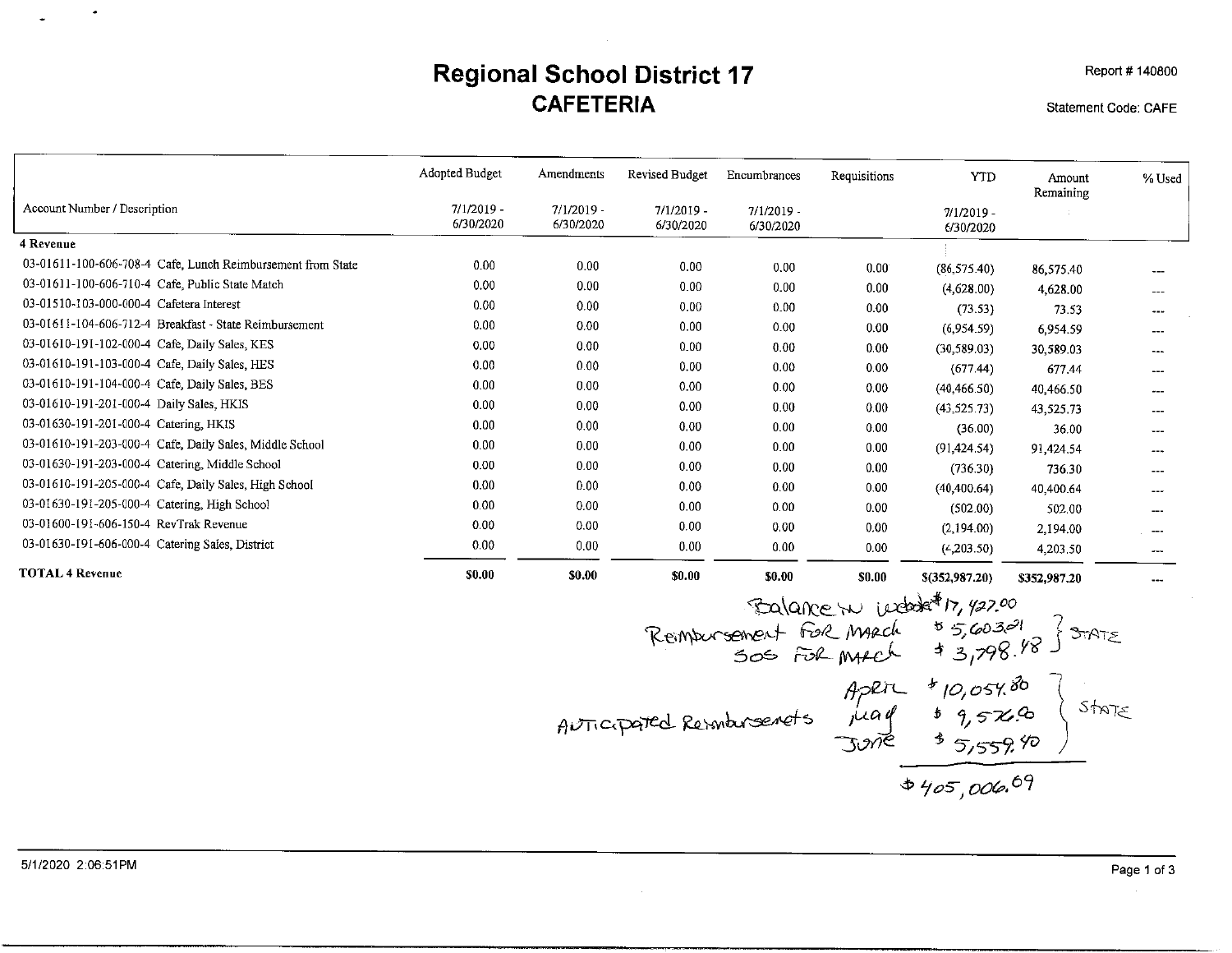#### **Regional School District 17 CAFETERIA**

|                                                            | Adopted Budget            | Amendments                | Revised Budget            | Encumbrances              | Requisitions | <b>YTD</b>                | Amount<br>Remaining | % Used                   |
|------------------------------------------------------------|---------------------------|---------------------------|---------------------------|---------------------------|--------------|---------------------------|---------------------|--------------------------|
| Account Number / Description                               | $7/1/2019$ -<br>6/30/2020 | $7/1/2019 -$<br>6/30/2020 | $7/1/2019$ -<br>6/30/2020 | $7/1/2019$ -<br>6/30/2020 |              | $7/1/2019$ -<br>6/30/2020 |                     |                          |
| 5 Expense                                                  |                           |                           |                           |                           |              |                           |                     |                          |
| 03-03100-111-606-000-5 Director of Food Service            | 63,765.21                 | 0.00                      | 63,765.21                 | 9,810.02                  | 0.00         | 54,577.29                 | (622.10)            | 100.98%                  |
| 03-03100-112-102-000-5 Cafeteria Salary, KES               | 33,602.76                 | 0.00                      | 33,602.76                 | 8,705.27                  | 0.00         | 26,303.64                 | (1,406.15)          | 104.18 %                 |
| 03-03100-112-103-000-5 Cafeteria Salary, HES               | 20,347.48                 | 0.00                      | 20,347.48                 | 0.00                      | 0.00         | 0.00                      | 20,347.48           | $0.00 \%$                |
| 03-03100-112-104-000-5 Cafeteria Salary, BES               | 34,299.00                 | 0.00                      | 34.299.00                 | 5,343.85                  | 0.00         | 35,195.34                 | (6,240.19)          | 118.19 %                 |
| 03-03100-112-201-000-5 Cafeteria Salary, HKIS              | 0.00                      | 0.00                      | 0.00                      | 10,157.16                 | 0.00         | 23,189.57                 | (33, 346.73)        | $\overline{\phantom{a}}$ |
| 03-03100-112-203-000-5 Cafeteria Salary, HKMS              | 64,794.96                 | 0.00                      | 64,794.96                 | 9,340.13                  | 0.00         | 34,817.86                 | 20,636.97           | 68.15 %                  |
| 03-03100-112-205-000-5 Cafeteria Salary, HKHS              | 66,360.16                 | 0.00                      | 66,360.16                 | 8,922.26                  | 0.00         | 46,575.15                 | 10,862.75           | 83.63 %                  |
| 03-03100-112-606-000-5 Cafeteria Salary                    | 0.00                      | 0.00                      | 0.00                      | 0.00                      | 0.00         | 6,964.15                  | (6,964.15)          | $\hspace{0.05cm} \ldots$ |
| 03-02129-250-606-000-5 Social Security                     | 17,556.50                 | 0.00                      | 17,556.50                 | 7,318.05                  | 0.00         | 11,870.19                 | (1,631,74)          | 109.29 %                 |
| 03-02129-265-606-000-5 Medicare Insurance                  | 4,105.96                  | 0.00                      | 4,105.96                  | 1,711.55                  | 0.00         | 2,776.04                  | (381.63)            | 109.29 %                 |
| 03-03100-322-606-000-5 Training & Professional Development | 1,500.00                  | 0.00                      | 1,500.00                  | 0.00                      | 0.00         | 445.00                    | 1,055.00            | 29.67%                   |
| 03-03100-430-102-000-5 Repair/ Maintenance, KES            | 500.00                    | 0.00                      | 500.00                    | 0.00                      | 0.00         | 0.00                      | 500.00              | $0.00 \%$                |
| 03-03100-430-104-000-5 Repair/ Maintenance, BES            | 500.00                    | 0.00                      | 500.00                    | 0.00                      | 0.00         | 0.00                      | 500.00              | $0.00 \%$                |
| 03-03100-430-203-000-5 Repair/ Maintenance, Middle School  | 600.00                    | 0.00                      | 600.00                    | 0.00                      | 0.00         | 0.00                      | 600,00              | $0.00 \%$                |
| 03-03100-430-205-000-5 Repair/ Maintenance, High School    | 500.00                    | 0.00                      | 500.00                    | 0.00                      | 0.00         | 0.00                      | 500.00              | 0.00%                    |
| 03-03100-580-606-000-5 Mileage, Director                   | 200.00                    | 0.00                      | 200.00                    | 0.00                      | 0.00         | 297.23                    | (97.23)             | 148.62 %                 |
| 03-03100-612-102-000-5 Supply, KES                         | 1,100.00                  | 0.00                      | 1,100.00                  | 411.58                    | 0.00         | 1,288.42                  | (600.00)            | 154.55 %                 |
| 03-03100-612-104-000-5 Supply, BES                         | 1,600.00                  | 0.00                      | 1,600.00                  | 169.90                    | 0.00         | 1,616.05                  | (185.95)            | 111.62 %                 |
| 03-03100-612-201-000-5 Supplies, HKIS                      | 600.00                    | 0.00                      | 600.00                    | 145.09                    | 0.00         | 1,043.97                  | (589.06)            | 198.18%                  |
| 03-03100-612-203-000-5 Supply, MS                          | 900.00                    | 0.00                      | 900.00                    | 217.67                    | 0.00         | 1,565.90                  | (883.57)            | 198.17%                  |
| 03-03100-612-205-000-5 Supply, HS                          | 2,700.00                  | 0.00                      | 2,700.00                  | 526.57                    | 0.00         | 2,304.86                  | (131.43)            | 104.87 %                 |
| 03-03100-612-606-000-5 Supply                              | 0.00                      | 0.00                      | 0.00                      | 0.00                      | 0.00         | 171.69                    | (171.69)            | $\frac{1}{2}$            |
| 03-03100-613-606-000-5 Uniform Expense                     | 1,000.00                  | 0.00                      | 1,000.00                  | 0.00                      | 0.00         | 1,326.57                  | (326.57)            | 132.66 %                 |
| 03-03200-630-000-000-5 Catering Food                       | 0.00                      | 0.00                      | 0.00                      | 0.00                      | 0.00         | 475.88                    | (475.88)            | $\qquad \qquad - -$      |
| 03-03100-630-102-000-5 Food, KES                           | 22,000.00                 | 0.00                      | 22,000.00                 | 8,369.06                  | 0.00         | 13,630.94                 | 0.00                | 100.00 %                 |
| 03-03100-630-104-000-5 Food, BES                           | 24,000.00                 | 0.00                      | 24,000.00                 | 7,284.97                  | 0.00         | 20,715.03                 | (4,000.00)          | 116.67%                  |
| 03-03100-630-201-000-5 Food Purchase, HKIS                 | 12,880.00                 | 0.00                      | 12,880.00                 | 4,466.51                  | 0.00         | 22,634.57                 | (14,221.08)         | 210.41 %                 |
| 03-03100-630-203-000-5 Food, MS                            | 19,320.00                 | 0.00                      | 19,320.00                 | 6,699.85                  | 0.00         | 33,830.58                 | (21, 210.43)        | 209.78 %                 |
| 03-03100-630-205-000-5 Food, HS                            | 40,600.00                 | 0.00                      | 40,600.00                 | 12,866.45                 | 0.00         | 28,333.55                 | (600.00)            | 101 48 %                 |

5/1/2020 2:06:52PM

 $\bullet$ 

 $\rightarrow$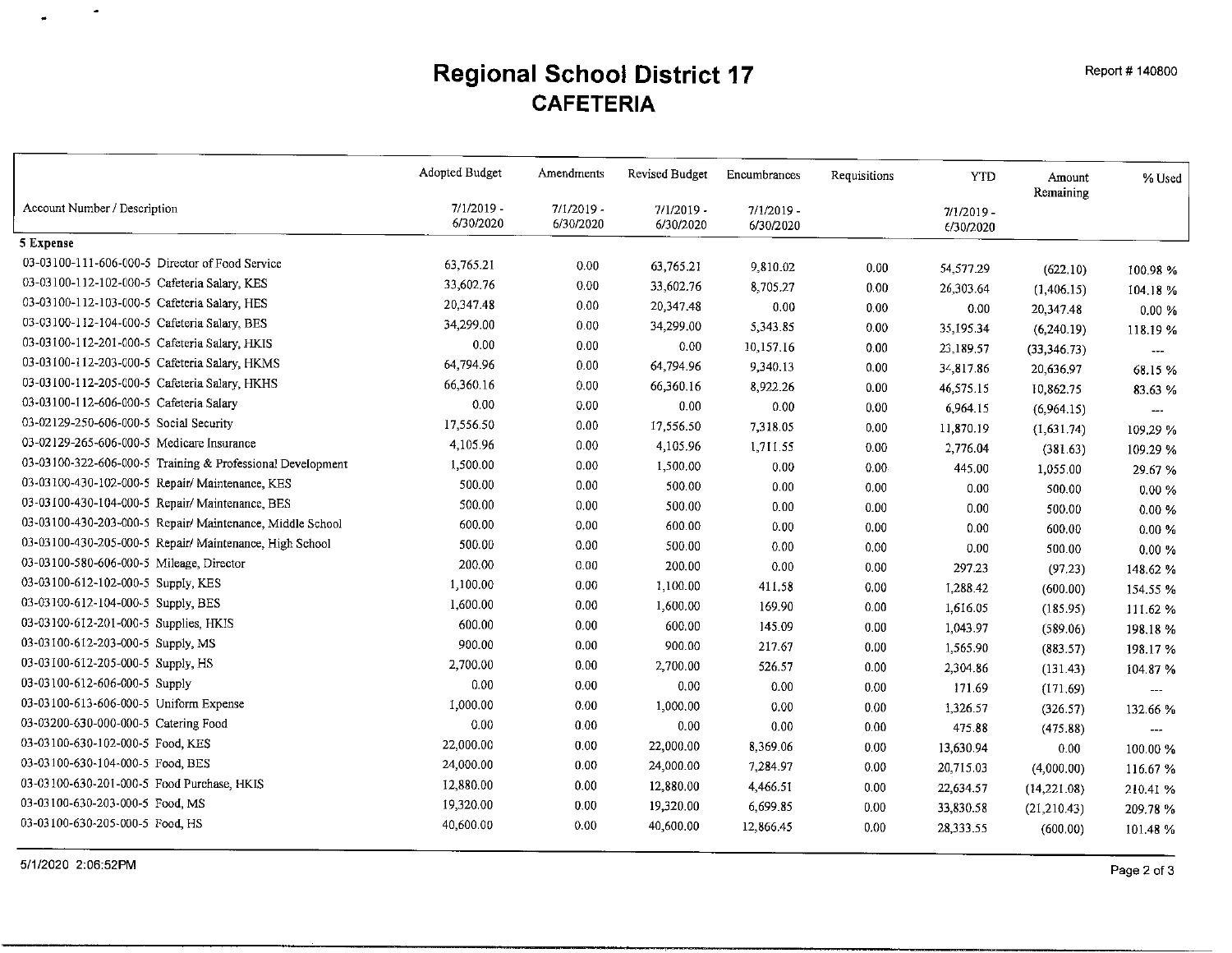#### **Regional School District 17 CAFETERIA**

|                                        | Adopted Budget            | Amendments                | Revised Budget            | Encumbrances              | Requisitions | <b>YTD</b>                | Amount<br>Remaining | % Used               |
|----------------------------------------|---------------------------|---------------------------|---------------------------|---------------------------|--------------|---------------------------|---------------------|----------------------|
| Account Number / Description           | $7/1/2019 -$<br>6/30/2020 | $7/1/2019 -$<br>6/30/2020 | $7/1/2019 -$<br>6/30/2020 | $7/1/2019 -$<br>6/30/2020 |              | $7/1/2019 -$<br>6/30/2020 |                     |                      |
| 03-03100-631-102-000-5 Beverages, KES  | 5,500.00                  | 0.00                      | 5,500.00                  | 2,457.23                  | 0.00         | 3,042.77                  | 0.00                | 100.00 %             |
| 03-03100-631-104-000-5 Beverages, BES  | 5,000.00                  | 0.00                      | 5,000.00                  | 889.85                    | 0.00         | 4,900.87                  | (790.72)            | 115.81 %             |
| 03-03100-631-201-000-5 Beverages, HKIS | 3,000.00                  | 0.00                      | 3,000.00                  | 1,187.19                  | 0.00         | 2,012.81                  | (200.00)            | 106.67 %             |
| 03-03100-631-203-000-5 Beverages, MS   | 5,000.00                  | 0.00                      | 5,000.00                  | 1,780.95                  | 0.00         | 3,019.05                  | 200.00              | 96.00 %              |
| 03-03100-631-205-000-5 Beverages, HS   | 3,900.00                  | 0.00                      | 3,900.00                  | 772.66                    | 0.00         | 3,630.76                  | (503.42)            | 112.91 %             |
| 03-03100-632-606-000-5 Gov't food      | 1,200.00                  | 0.00                      | 1,200.00                  | 885.50                    | 0.00         | 1,174.50                  | (860.00)            | 171.67 %             |
| 03-03200-690-000-000-5 Catering Supply | 0.00                      | 0.00                      | 0.00                      | 0.00                      | 0.00         | 224.60                    | (224.60)            | $- - -$              |
| 03-03100-730-606-000-5 Cafe Equipment  | 0.00                      | 0.00                      | 0.00                      | 0.00                      | 0.00         | 189 75                    | (189.75)            | $\sim$ $\sim$ $\sim$ |
| 03-01600-810-606-150-5 RevTrak Fees    | 2,500.00                  | 0.00                      | 2,500.00                  | 0.00                      | 0.00         | 2,771.05                  | (271.05)            | 110.84 %             |
| 03-03100-810-606-000-5 Dues & Fees     | 500.00                    | 0.00                      | 500.00                    | 0.00                      | 0.00         | 260.00                    | 240.00              | 52.00 %              |
| <b>TOTAL 5 Expense</b>                 | \$461,932.03              | \$0.00                    | \$461,932.03              | \$110,439.32              | \$0.00       | \$393,175.63              | \$(41,682,92)       | 109.02 %             |
| <b>GRAND TOTAL</b>                     | \$461,932.03              | \$0.00                    | \$461,932.03              | \$110,439.32              | \$0.00       | \$40,188.43               | \$311,304.28        | 32.61 %              |

PAYROLL THRUGH 6-15 \$38,478.07<br>Through 6-30 FOR<br>Through 6-30 FOR

Possible BOE contribution \$84,647.61

5/1/2020 2:06:52PM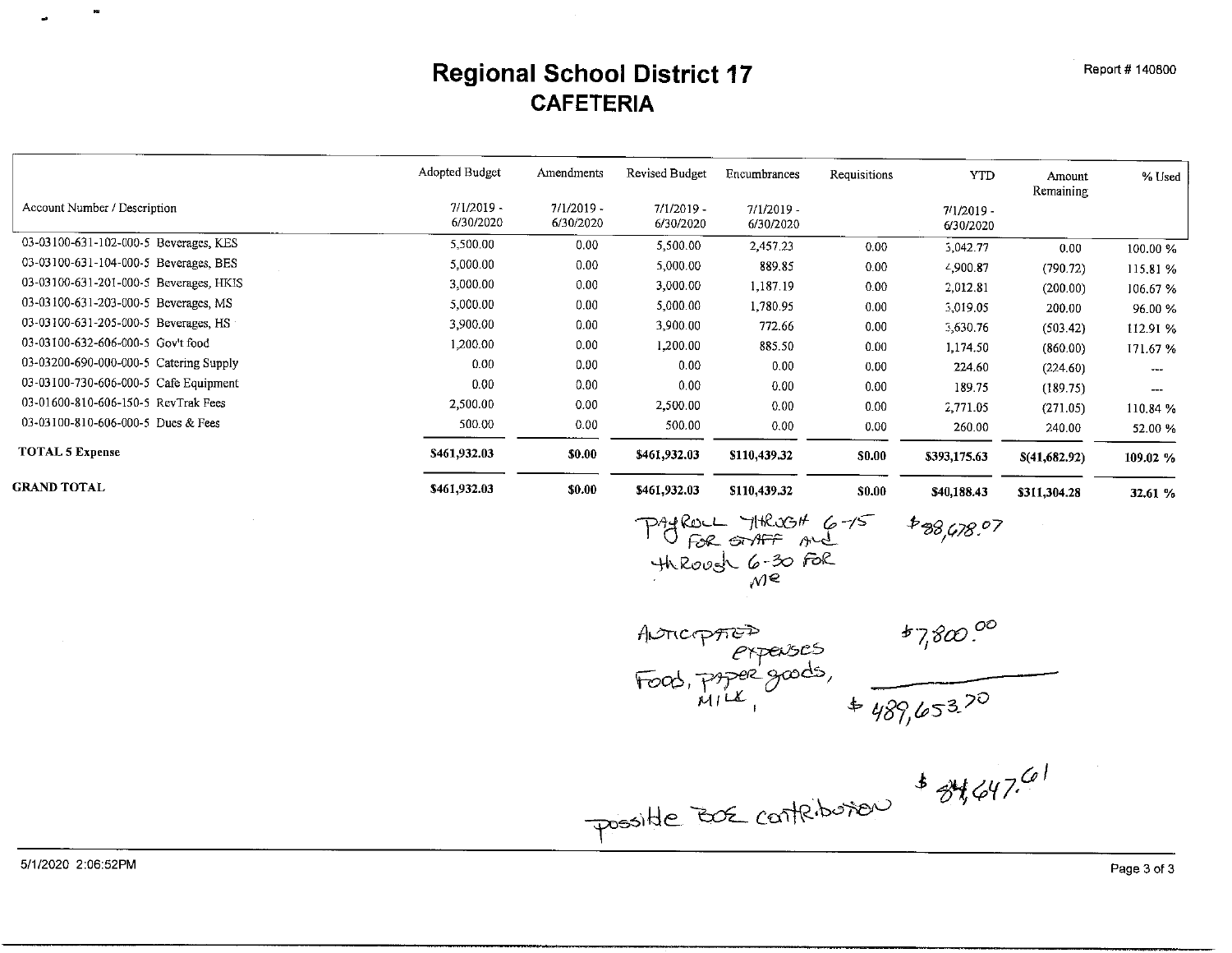# **Regional School District 17** Report # 140934

**Checkbook Register**

Cash Account: 01-00000-104-000-000-1 Transaction Dates: 04/01/2020 - 04/30/2020

| Reference # | <b>Type</b> | Date       | <b>Description</b>            | <b>Cleared</b> | <b>Withdrawal Amount</b> | <b>Deposit Amount</b> | <b>Balance</b> |
|-------------|-------------|------------|-------------------------------|----------------|--------------------------|-----------------------|----------------|
|             |             | 04/01/2020 | <b>Beginning Balance</b>      |                |                          |                       | 593,440.95     |
| 52165       | AP Check    | 04/16/2020 | ADVANCED BENEFIT S            |                | (305.67)                 | 0.00                  | 593,135.28     |
| 52148       | AP Check    | 04/08/2020 | <b>ADVANCED CORPOR</b>        |                | (11,658.00)              | 0.00                  | 581,477.28     |
| 52166       | AP Check    | 04/16/2020 | AIRGAS USA, LLC               |                | (1, 193.36)              | 0.00                  | 580,283.92     |
| 52120       | AP Check    | 04/02/2020 | ALL WASTE INC                 |                | (2,254.75)               | 0.00                  | 578,029.17     |
| 52149       | AP Check    | 04/08/2020 | ALL WASTE INC                 |                | (790.30)                 | 0.00                  | 577,238.87     |
| 52227       | AP Check    | 04/30/2020 | ALL WASTE INC                 |                | (2,610.42)               | 0.00                  | 574,628.45     |
| 52150       | AP Check    | 04/08/2020 | ALLSTON SUPPLY CO             |                | (292.16)                 | 0.00                  | 574,336.29     |
| 52121       | AP Check    | 04/02/2020 | <b>AMERIGAS</b>               |                | (146.30)                 | 0.00                  | 574,189.99     |
| 52167       | AP Check    | 04/16/2020 | <b>AMERIGAS</b>               |                | (510.20)                 | 0.00                  | 573,679.79     |
| 52199       | AP Check    | 04/23/2020 | <b>AMERIGAS</b>               |                | (134.91)                 | 0.00                  | 573,544.88     |
| 52168       | AP Check    | 04/16/2020 | AREA COOPERATIVE E            |                | (14, 645.50)             | 0.00                  | 558,899.38     |
| 52200       | AP Check    | 04/23/2020 | Arum & Associates, LLC        |                | (75.00)                  | 0.00                  | 558,824.38     |
| 52122       | AP Check    | 04/02/2020 | <b>AT&amp;T MOBILITY</b>      |                | (406.00)                 | 0.00                  | 558,418.38     |
| 52228       | AP Check    | 04/30/2020 | <b>AT&amp;T MOBILITY</b>      |                | (435.93)                 | 0.00                  | 557,982.45     |
| 52123       | AP Check    | 04/02/2020 | <b>BELL/SIMONS COMPANI</b>    |                | (313.00)                 | 0.00                  | 557,669.45     |
| 52151       | AP Check    | 04/08/2020 | BLICK ART MATERIAL            |                | (84.93)                  | 0.00                  | 557,584.52     |
| 52124       | AP Check    | 04/02/2020 | BOYD, ANASTASIA M.            |                | (750.00)                 | 0.00                  | 556,834.52     |
| 52201       | AP Check    | 04/23/2020 | BOYD, ANASTASIA M.            |                | (900.00)                 | 0.00                  | 555,934.52     |
| 52169       | AP Check    | 04/16/2020 | <b>BOYS &amp; GIRLS VILLA</b> |                | (2,094.36)               | 0.00                  | 553,840.16     |
| 52202       | AP Check    | 04/23/2020 | <b>CDW GOVERNMENT I</b>       |                | (642.67)                 | 0.00                  | 553,197.49     |
| 52170       | AP Check    | 04/16/2020 | CENTRAL SYSTEMS I             |                | (2,147.00)               | 0.00                  | 551,050.49     |
| 52171       | AP Check    | 04/16/2020 | <b>CHESHIRE FITNESS Z</b>     |                | (480.00)                 | 0.00                  | 550,570.49     |
| 52229 VOID  | AP Check    | 04/30/2020 | CIGNA HEALTH AND L            |                | 0.00                     | 43,196.96             | 593,767.45     |
| 52229       | AP Check    | 04/30/2020 | CIGNA HEALTH AND L            |                | (43, 196.96)             | 0.00                  | 550,570.49     |
| 52245       |             |            |                               |                |                          |                       |                |
|             | AP Check    | 04/30/2020 | CIGNA HEALTH AND L            |                | (43, 187.97)             | 0.00                  | 507,382.52     |
| 52152       | AP Check    | 04/08/2020 | COMCAST CABLE CO              |                | (556.95)                 | 0.00                  | 506,825.57     |
| 52172       | AP Check    | 04/16/2020 | CONNECTICUT CENT              |                | (7,250.00)               | 0.00                  | 499,575.57     |
| 52125       | AP Check    | 04/02/2020 | CONNECTICUT INST              |                | (2,300.00)               | 0.00                  | 497,275.57     |
| 52173       | AP Check    | 04/16/2020 | CONTROL SYSTEMS O             |                | (1,075.00)               | 0.00                  | 496,200.57     |
| 52126       | AP Check    | 04/02/2020 | CT DEPARTMENT OF L            |                | (408.10)                 | 0.00                  | 495,792.47     |
| 52203       | AP Check    | 04/23/2020 | CT DEPARTMENT OF L            |                | (445.56)                 | 0.00                  | 495,346.91     |
| 52127       | AP Check    | 04/02/2020 | DIME OIL CO LLC               |                | (8,130.86)               | 0.00                  | 487,216.05     |
| 52204       | AP Check    | 04/23/2020 | DIME OIL CO LLC               |                | (14, 487.73)             | 0.00                  | 472,728.32     |
| 52231       | AP Check    | 04/30/2020 | DIME OIL CO LLC               |                | (9,114.60)               | 0.00                  | 463,613.72     |
| 52128       | AP Check    | 04/02/2020 | DURHAM SCHOOL SE              |                | (6, 532.92)              | 0.00                  | 457,080.80     |
| 52232       | AP Check    | 04/30/2020 | DURINICK, NANCY               |                | (255.00)                 | 0.00                  | 456,825.80     |
| 52129       | AP Check    | 04/02/2020 | <b>EAST RIVER ENERGY</b>      |                | (7,437.45)               | 0.00                  | 449,388.35     |
| 52233       | AP Check    | 04/30/2020 | <b>Electrathon America</b>    |                | (30.00)                  | 0.00                  | 449,358.35     |
| 52130       | AP Check    | 04/02/2020 | Elizabeth Ives School for S   |                | (5,034.93)               | 0.00                  | 444,323.42     |
| 52174       | AP Check    | 04/16/2020 | <b>Encore Fire Protection</b> |                | (30.00)                  | 0.00                  | 444,293.42     |
| 52131       | AP Check    | 04/02/2020 | ENVIRONMENTAL CO              |                | (75.00)                  | 0.00                  | 444,218.42     |
| 52175       | AP Check    | 04/16/2020 | ENVIRONMENTAL CO              |                | (782.50)                 | 0.00                  | 443,435.92     |
| 52234       | AP Check    | 04/30/2020 | ENVIRONMENTAL CO              |                | (75.00)                  | 0.00                  | 443,360.92     |
| 52153       | AP Check    | 04/08/2020 | EVERSOURCE ENERG              |                | (22, 249.11)             | 0.00                  | 421,111.81     |
| 52154       | AP Check    | 04/08/2020 | <b>EVERSOURCE ENERG</b>       |                | (4,523.05)               | 0.00                  | 416,588.76     |
| 52176       | AP Check    | 04/16/2020 | <b>EVERSOURCE ENERG</b>       |                | (18, 713.82)             | 0.00                  | 397,874.94     |
| 52205       | AP Check    | 04/23/2020 | <b>EVERSOURCE ENERG</b>       |                | (22.04)                  | 0.00                  | 397,852.90     |
| 52177       | AP Check    | 04/16/2020 | <b>FISHER SCIENTIFIC CO</b>   |                | (111.15)                 | 0.00                  | 397,741.75     |
| 52178       | AP Check    | 04/16/2020 | FLINN SCIENTIFIC              |                | (141.27)                 | 0.00                  | 397,600.48     |
| 52132       | AP Check    | 04/02/2020 | FRONTIER COMMUNICA            |                | (40.49)                  | 0.00                  | 397,559.99     |
| 52206       | AP Check    | 04/23/2020 | FRONTIER COMMUNICA            |                | (2,871.80)               | 0.00                  | 394,688.19     |
| 52133       | AP Check    | 04/02/2020 | GM Supplies, Ltd.             |                | (264.00)                 | 0.00                  | 394,424.19     |
|             |             |            |                               |                |                          |                       |                |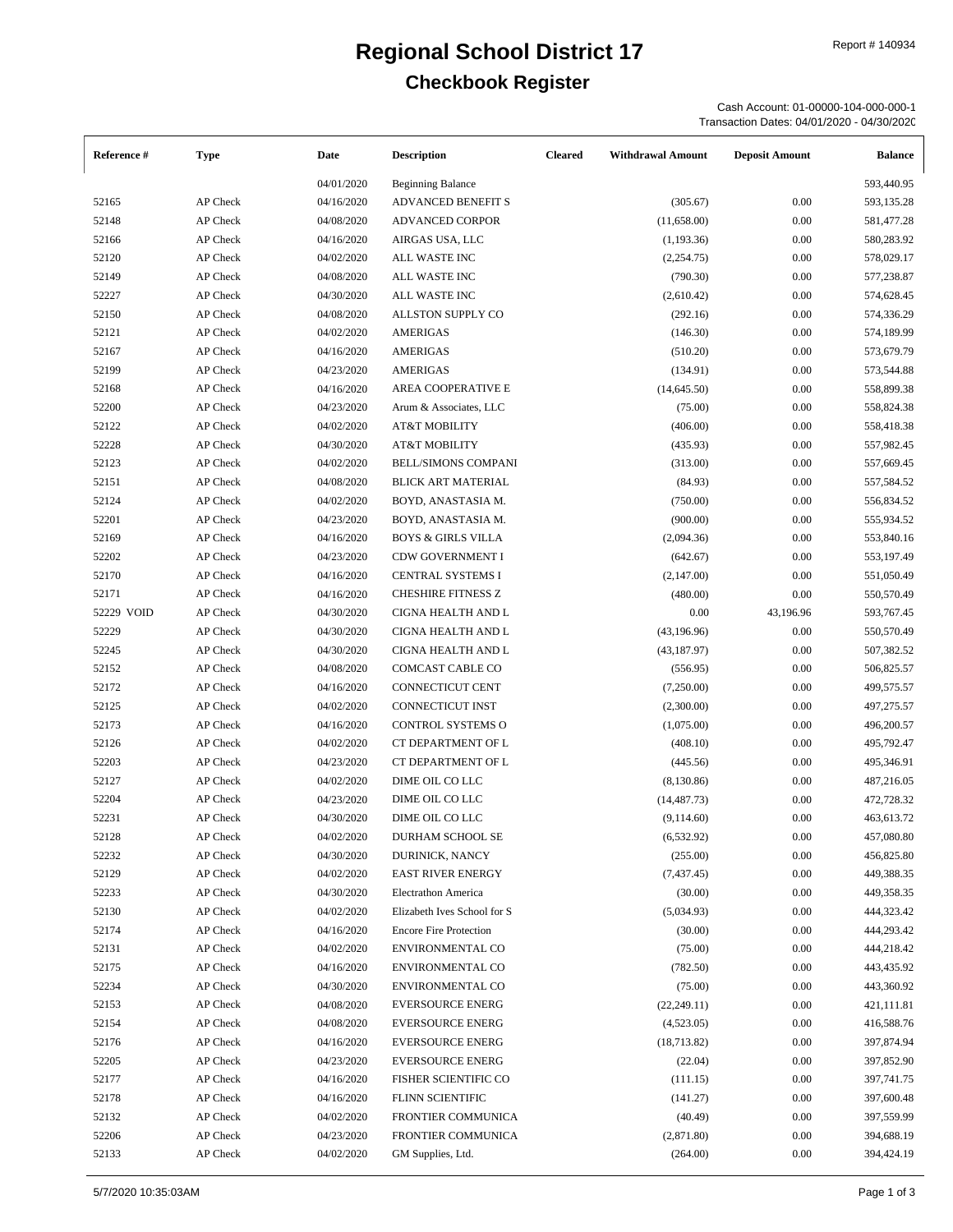| Reference # | <b>Type</b>      | Date       | <b>Description</b>          | <b>Cleared</b> | <b>Withdrawal Amount</b> | <b>Deposit Amount</b> | <b>Balance</b> |
|-------------|------------------|------------|-----------------------------|----------------|--------------------------|-----------------------|----------------|
| 52179 VOID  | AP Check         | 04/16/2020 | <b>GRAINGER</b>             |                | 0.00                     | 286.50                | 394,710.69     |
| 52179       | AP Check         | 04/16/2020 | <b>GRAINGER</b>             |                | (286.50)                 | 0.00                  | 394,424.19     |
| 52198       | AP Check         | 04/16/2020 | <b>GRAINGER</b>             |                | (106.50)                 | 0.00                  | 394,317.69     |
| 52207       | AP Check         | 04/23/2020 | <b>GRAINGER</b>             |                | (382.41)                 | 0.00                  | 393,935.28     |
| 52208       | AP Check         | 04/23/2020 | <b>GRANITE CITY ELECT</b>   |                | (319.68)                 | 0.00                  | 393,615.60     |
| 52134       | AP Check         | 04/02/2020 | <b>GROVE SCHOOL, INC</b>    |                | (8,200.00)               | 0.00                  | 385,415.60     |
| 52155       | AP Check         | 04/08/2020 | <b>GUARDIAN PEST CON</b>    |                | (490.00)                 | 0.00                  | 384,925.60     |
| 52209       | AP Check         | 04/23/2020 | HENSEL, PAMELA              |                | (8.42)                   | 0.00                  | 384,917.18     |
| 52230       | AP Check         | 04/30/2020 | HILLHOUSE HIGH SCH          |                | (225.00)                 | 0.00                  | 384,692.18     |
| 52135       | AP Check         | 04/02/2020 | HUNGERFORDS INC.            |                | (175.00)                 | 0.00                  | 384,517.18     |
| 52156       | AP Check         | 04/08/2020 | HUNGERFORDS INC.            |                | (375.00)                 | 0.00                  | 384, 142. 18   |
| 52210       | AP Check         | 04/23/2020 | HUNGERFORDS INC.            |                | (575.00)                 | 0.00                  | 383,567.18     |
| 52235       | AP Check         | 04/30/2020 | HUNGERFORDS INC.            |                | (200.00)                 | 0.00                  | 383, 367. 18   |
| 52157       | AP Check         | 04/08/2020 | J.W. PEPPER                 |                | (619.38)                 | 0.00                  | 382,747.80     |
| 52180       | AP Check         | 04/16/2020 | J.W. PEPPER                 |                | (736.71)                 | 0.00                  | 382,011.09     |
| 52211       | AP Check         | 04/23/2020 | J.W. PEPPER                 |                | (289.67)                 | 0.00                  | 381,721.42     |
| 52212       | AP Check         | 04/23/2020 | JPMORGAN CHASE CO           |                | (417.57)                 | 0.00                  | 381,303.85     |
| 52158       | AP Check         | 04/08/2020 | KILLINGWORTH TRUE           |                | (197.68)                 | 0.00                  | 381,106.17     |
| 52181       | AP Check         | 04/16/2020 | KILLINGWORTH TRUE           |                | (41.98)                  | 0.00                  | 381,064.19     |
| 52159       | AP Check         | 04/08/2020 | <b>KONE INC</b>             |                | (510.37)                 | 0.00                  | 380,553.82     |
| 52182       | AP Check         | 04/16/2020 | KRONOS SAASHR IN            |                | (584.06)                 | 0.00                  | 379,969.76     |
|             | AP Check         | 04/02/2020 | <b>LANGER LANDSCAPE</b>     |                | (650.00)                 | 0.00                  |                |
| 52136       |                  |            |                             |                |                          |                       | 379,319.76     |
| 52137       | AP Check         | 04/02/2020 | <b>LEAF</b>                 |                | (2,565.49)               | 0.00                  | 376,754.27     |
| 52213       | AP Check         | 04/23/2020 | <b>LEAF</b>                 |                | (278.85)                 | 0.00                  | 376,475.42     |
| 52236       | AP Check         | 04/30/2020 | LEAF                        |                | (2,707.98)               | 0.00                  | 373,767.44     |
| 52183       | AP Check         | 04/16/2020 | <b>LEARN</b>                |                | (704.00)                 | 0.00                  | 373,063.44     |
| 52138       | AP Check         | 04/02/2020 | <b>LIGHTING SERVICES I</b>  |                | (812.18)                 | 0.00                  | 372,251.26     |
| 52237       | AP Check         | 04/30/2020 | MC MANAGEMENT I             |                | (2,687.10)               | 0.00                  | 369,564.16     |
| 52139       | AP Check         | 04/02/2020 | MEMIC INDEMNITY C           |                | (23,699.90)              | 0.00                  | 345,864.26     |
| 52214       | AP Check         | 04/23/2020 | Middletown Ceramic Tile     |                | (7,650.00)               | 0.00                  | 338,214.26     |
| 52238       | AP Check         | 04/30/2020 | Mutual of Omaha Insura      |                | (2,067.23)               | 0.00                  | 336,147.03     |
| 52246       | AP Check         | 04/30/2020 | Mutual of Omaha Insura      |                | (234.00)                 | 0.00                  | 335,913.03     |
| 52184       | AP Check         | 04/16/2020 | NATCHAUG HOSPIT             |                | (18,717.00)              | 0.00                  | 317,196.03     |
| 52140       | AP Check         | 04/02/2020 | NORTHEAST ASPHAL            |                | (1,000.00)               | 0.00                  | 316,196.03     |
| 52185       | AP Check         | 04/16/2020 | OFFICE DEPOT                |                | (18.97)                  | 0.00                  | 316,177.06     |
| 52141       | AP Check         | 04/02/2020 | Options Employment and      |                | (23,560.00)              | 0.00                  | 292,617.06     |
| 52239       | ${\sf AP}$ Check | 04/30/2020 | Oxford Health Plans (CT     |                | (594, 298.25)            | 0.00                  | (301, 681.19)  |
| 52240       | AP Check         | 04/30/2020 | <b>PICKATIME</b>            |                | (300.00)                 | 0.00                  | (301, 981.19)  |
| 52142       | AP Check         | 04/02/2020 | PIONEER MANUFACTU           |                | (1, 107.55)              | 0.00                  | (303,088.74)   |
| 52143       | AP Check         | 04/02/2020 | Portland Group Inc          |                | (321.72)                 | 0.00                  | (303, 410.46)  |
| 52215       | AP Check         | 04/23/2020 | Portland Winair CO          |                | (386.40)                 | 0.00                  | (303,796.86)   |
| 52144       | AP Check         | 04/02/2020 | Prism Office Solutions      |                | (3,073.95)               | 0.00                  | (306, 870.81)  |
| 52186       | AP Check         | 04/16/2020 | Prism Office Solutions      |                | (1,307.00)               | 0.00                  | (308, 177.81)  |
| 52216       | AP Check         | 04/23/2020 | Prism Office Solutions      |                | (2,958.00)               | 0.00                  | (311, 135.81)  |
| 52187       | AP Check         | 04/16/2020 | <b>RUSHFORD CENTER I</b>    |                | (6,239.00)               | 0.00                  | (317, 374.81)  |
| 52188       | AP Check         | 04/16/2020 | <b>SCHOOL HEALTH</b>        |                | (779.94)                 | 0.00                  | (318, 154.75)  |
| 52217       | AP Check         | 04/23/2020 | <b>SCHOOL HEALTH</b>        |                | (550.00)                 | 0.00                  | (318, 704.75)  |
| 52189       | AP Check         | 04/16/2020 | <b>SCHOOL SPECIALTY I</b>   |                | (14.35)                  | 0.00                  | (318,719.10)   |
| 52241       | AP Check         | 04/30/2020 | Select Physical Therapy     |                | (9,500.00)               | 0.00                  | (328, 219.10)  |
| 52160       | AP Check         | 04/08/2020 | <b>SETON</b>                |                | (61.55)                  | 0.00                  | (328, 280.65)  |
| 52218       | AP Check         | 04/23/2020 | SHERWOOD SPORTS             |                | (1,330.00)               | 0.00                  | (329,610.65)   |
| 52190       | AP Check         | 04/16/2020 | <b>SHIPMAN &amp; GOODWI</b> |                | (545.00)                 | 0.00                  | (330, 155.65)  |
| 52191       | AP Check         | 04/16/2020 | Shoreline Reading, Inc.     |                | (16,037.60)              | 0.00                  | (346, 193.25)  |
| 52145       | AP Check         | 04/02/2020 | SHORELINE SECURIT           |                | (240.00)                 | 0.00                  | (346, 433.25)  |
|             |                  |            |                             |                |                          |                       |                |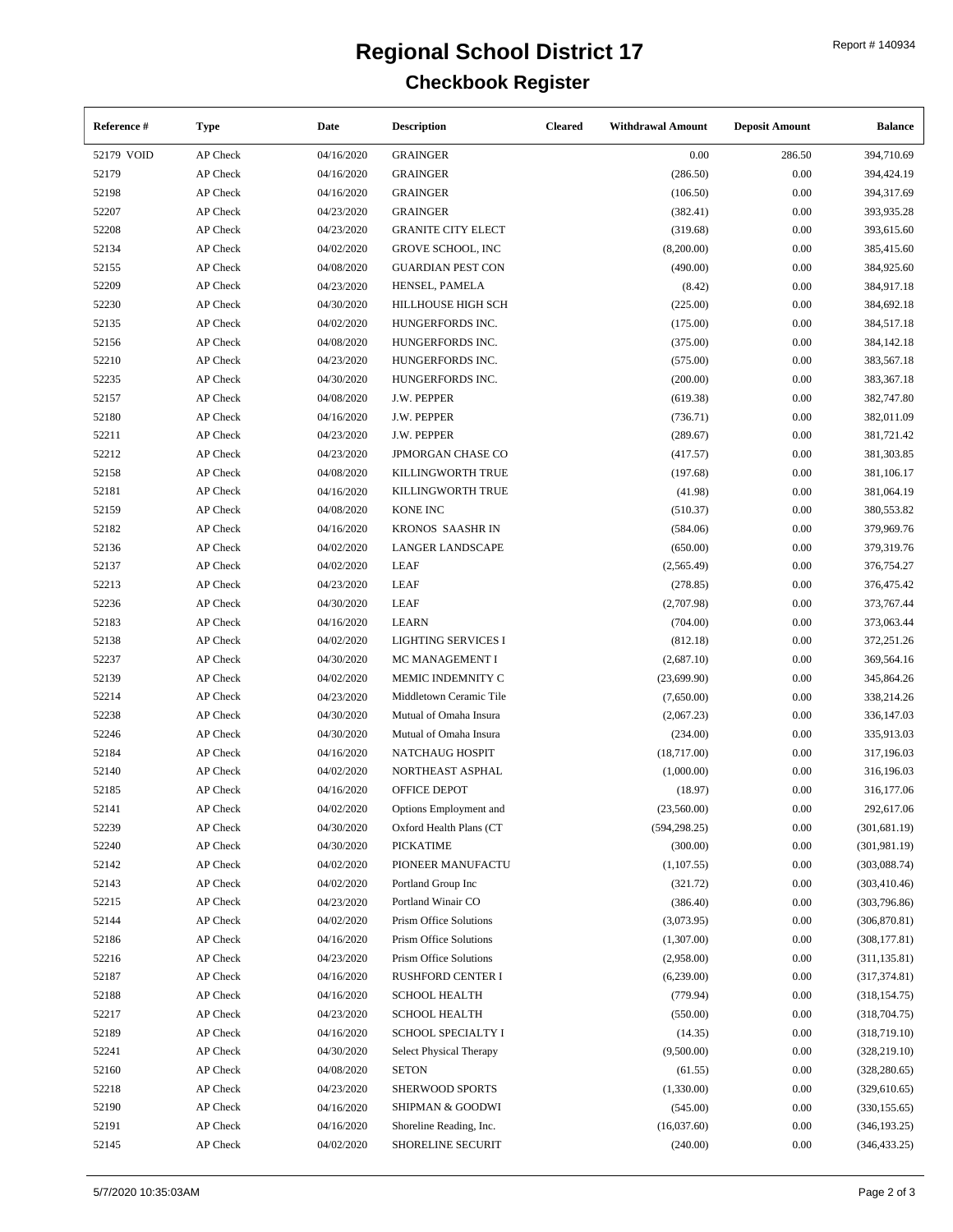| Reference # | <b>Type</b> | Date       | <b>Description</b>              | <b>Cleared</b> | <b>Withdrawal Amount</b> | <b>Deposit Amount</b> | <b>Balance</b> |
|-------------|-------------|------------|---------------------------------|----------------|--------------------------|-----------------------|----------------|
| 52161       | AP Check    | 04/08/2020 | <b>SHORELINE SECURIT</b>        |                | (902.00)                 | 0.00                  | (347, 335.25)  |
| 52192       | AP Check    | 04/16/2020 | <b>SILKTOWN ROOFING I</b>       |                | (879.12)                 | 0.00                  | (348, 214.37)  |
| 52193       | AP Check    | 04/16/2020 | <b>SODA SERVICE &amp; ALP</b>   |                | (243.89)                 | 0.00                  | (348, 458.26)  |
| 52219       | AP Check    | 04/23/2020 | <b>STA - STUDENT TRANSP</b>     |                | (119,770.72)             | 0.00                  | (468, 228.98)  |
| 52242       | AP Check    | 04/30/2020 | <b>Stafford Public Schools</b>  |                | (275.00)                 | 0.00                  | (468, 503.98)  |
| 52220       | AP Check    | 04/23/2020 | <b>SUPERIOR PRODUCTS</b>        |                | (642.00)                 | 0.00                  | (469, 145.98)  |
| 52162       | AP Check    | 04/08/2020 | <b>TILCON CONNECTICU</b>        |                | (68.25)                  | 0.00                  | (469, 214.23)  |
| 52243       | AP Check    | 04/30/2020 | <b>TOWN OF HADDAM</b>           |                | (4,286.16)               | 0.00                  | (473,500.39)   |
| 52221       | AP Check    | 04/23/2020 | <b>TRANE PARTS CENTER</b>       |                | (308.00)                 | 0.00                  | (473,808.39)   |
| 52222       | AP Check    | 04/23/2020 | Treasurer - State of CT         |                | (3,975.00)               | 0.00                  | (477, 783.39)  |
| 52223       | AP Check    | 04/23/2020 | Treasurer - State of CT         |                | (3,975.00)               | 0.00                  | (481, 758.39)  |
| 52194       | AP Check    | 04/16/2020 | <b>U.S. Bank National Assoc</b> |                | (158, 526.42)            | 0.00                  | (640, 284.81)  |
| 52146       | AP Check    | 04/02/2020 | UnitedHealthcare Ins Co         |                | (294.66)                 | 0.00                  | (640, 579.47)  |
| 52244       | AP Check    | 04/30/2020 | UnitedHealthcare Ins Co         |                | (294.66)                 | 0.00                  | (640, 874.13)  |
| 52147       | AP Check    | 04/02/2020 | W.B. MASON CO INC               |                | (544.48)                 | 0.00                  | (641, 418.61)  |
| 52163       | AP Check    | 04/08/2020 | W.B. MASON CO INC               |                | (438.48)                 | 0.00                  | (641, 857.09)  |
| 52195       | AP Check    | 04/16/2020 | W.B. MASON CO INC               |                | (53.06)                  | 0.00                  | (641,910.15)   |
| 52224       | AP Check    | 04/23/2020 | W.B. MASON CO INC               |                | (636.70)                 | 0.00                  | (642, 546.85)  |
| 52196       | AP Check    | 04/16/2020 | <b>WATERFORD COUNTR</b>         |                | (14,898.96)              | 0.00                  | (657, 445.81)  |
| 52164       | AP Check    | 04/08/2020 | <b>WESTON &amp; SAMPSON C</b>   |                | (3,990.00)               | 0.00                  | (661, 435.81)  |
| 52225       | AP Check    | 04/23/2020 | <b>WESTON &amp; SAMPSON C</b>   |                | (190.03)                 | 0.00                  | (661, 625.84)  |
| 52226       | AP Check    | 04/23/2020 | <b>WEX BANK</b>                 |                | (1,017.52)               | 0.00                  | (662, 643.36)  |
| 52197       | AP Check    | 04/16/2020 | <b>WHEELER CLINIC</b>           |                | (11, 937, 24)            | 0.00                  | (674,580.60)   |

129 Transactions Listed.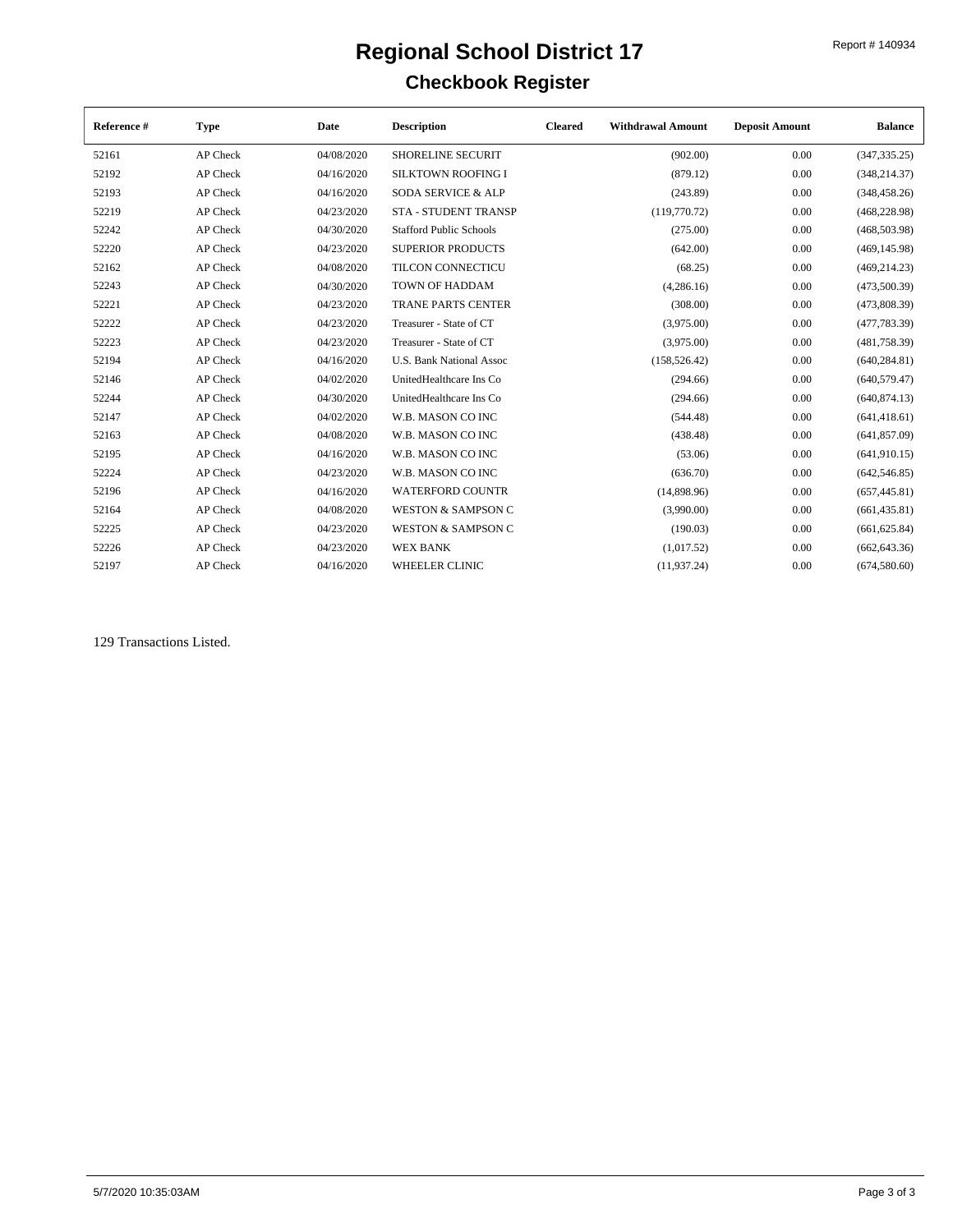Cash Account: 04-00000-104-000-000-1 Transaction Dates: 04/01/2020 - 04/30/2020

| Reference # | Type     | Date       | <b>Description</b>               | Cleared | <b>Withdrawal Amount</b> | <b>Deposit Amount</b> | <b>Balance</b> |
|-------------|----------|------------|----------------------------------|---------|--------------------------|-----------------------|----------------|
|             |          | 04/01/2020 | <b>Beginning Balance</b>         |         |                          |                       | 28,840.60      |
| 950         | AP Check | 04/16/2020 | <b>Effective School Solution</b> |         | (42,630.00)              | 0.00                  | (13,789.40)    |
| 951         | AP Check | 04/16/2020 | <b>Effective School Solution</b> |         | (21, 315.00)             | 0.00                  | (35, 104.40)   |

2 Transactions Listed.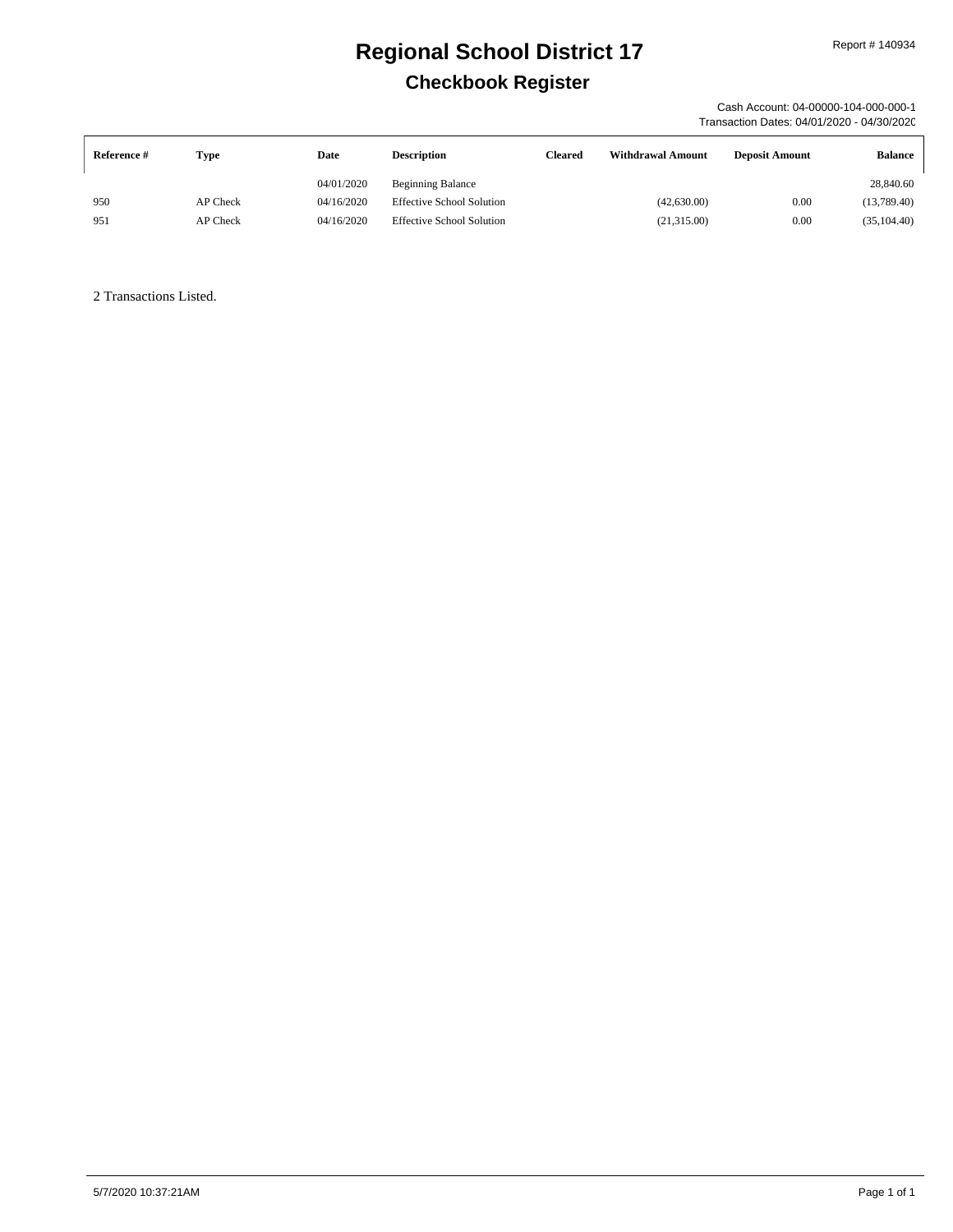Cash Account: 35-00000-104-205-000-1 Transaction Dates: 04/01/2020 - 04/30/2020

| Reference # | <b>Type</b> | Date       | <b>Description</b>       | Cleared | <b>Withdrawal Amount</b> | <b>Deposit Amount</b> | <b>Balance</b> |
|-------------|-------------|------------|--------------------------|---------|--------------------------|-----------------------|----------------|
|             |             | 04/01/2020 | <b>Beginning Balance</b> |         |                          |                       | 1,062,520.65   |
| 207         | AP Check    | 04/23/2020 | Mercury Electric, LLC    |         | (13, 699.74)             | 0.00                  | 1,048,820.91   |

1 Transaction Listed.